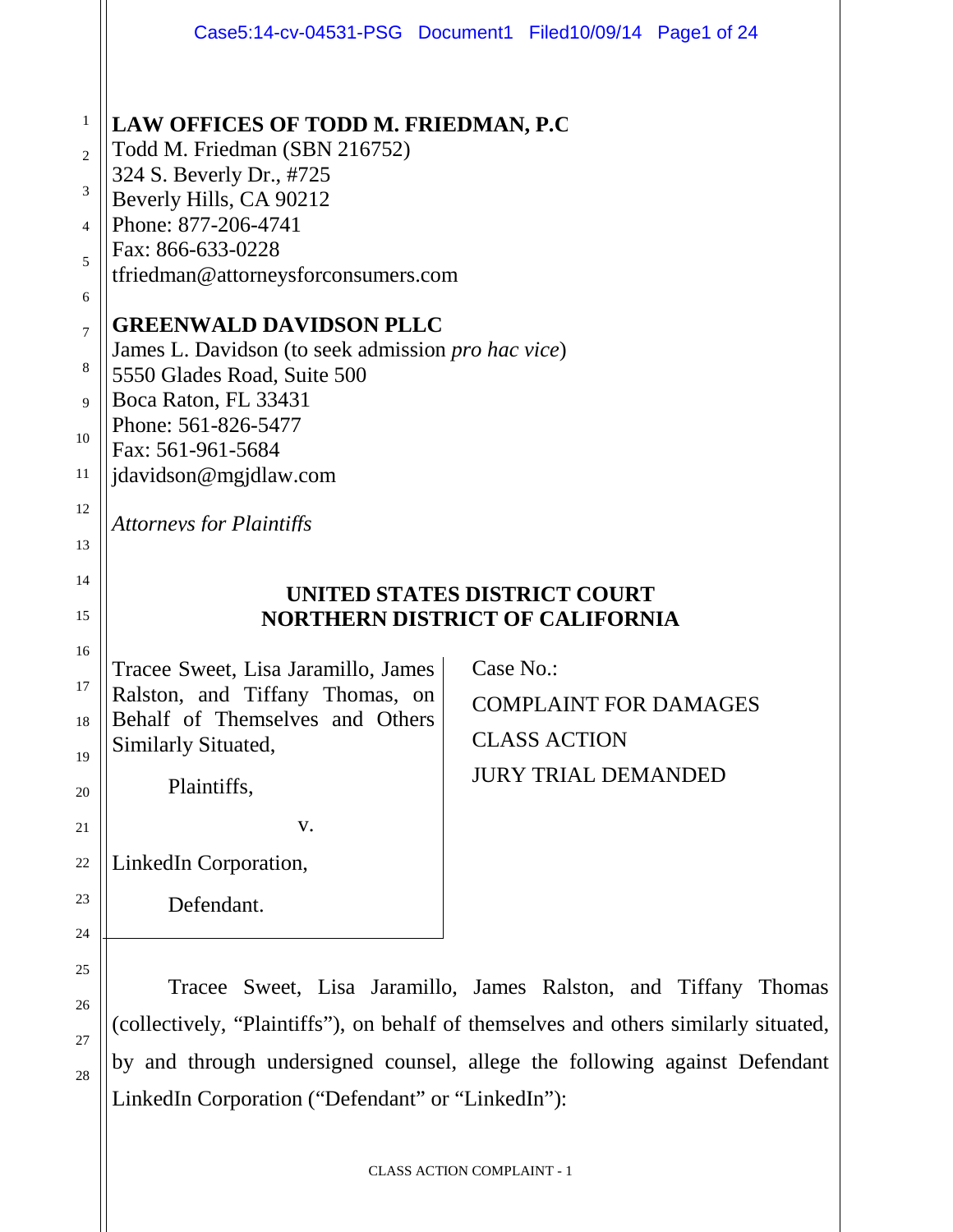## **Introduction**

1. Defendant operates an online professional network called LinkedIn, through which the company's subscribers are able to create, manage and share their professional identities online, build and engage with their professional networks, and apply for jobs, and through which businesses can search for potential employees and post job listings, among other things. Defendant's stated goal is to be the professional profile of record for every professional worldwide.

2. This lawsuit concerns Defendant's practice of violating the Fair Credit Reporting Act ("FCRA"), 15 U.S.C. § 1681, *et seq*. through the use of its reference search functionality, which allows prospective employers, among others, for a subscription fee, to obtain reports containing "Trusted References" for job applicants who are members of LinkedIn.

3. Though Defendant's dissemination of reference reports for a subscription fee brings its conduct within the purview of the FCRA, Defendant (1) fails to comply with the certification and disclosure requirements mandated by the FCRA for credit reporting agencies who furnish consumer reports for employment purposes, (2) fails to maintain reasonable procedures to limit the furnishing of consumer reports for the purposes enumerated in the FCRA and to assure maximum possible accuracy of consumer report information, and (3) fails to provide to users of the reference reports the notices mandated by the FCRA.

4. Plaintiffs are consumers harmed by Defendant's violations of the FCRA. Through this lawsuit, they seek damages for Defendant's past violations, and injunctive relief requiring Defendant to comply with the FCRA.

#### **Jurisdiction and Venue**

5. This Court has jurisdiction pursuant to 15 U.S.C. § 1681p and 28 U.S.C. § 1331.

1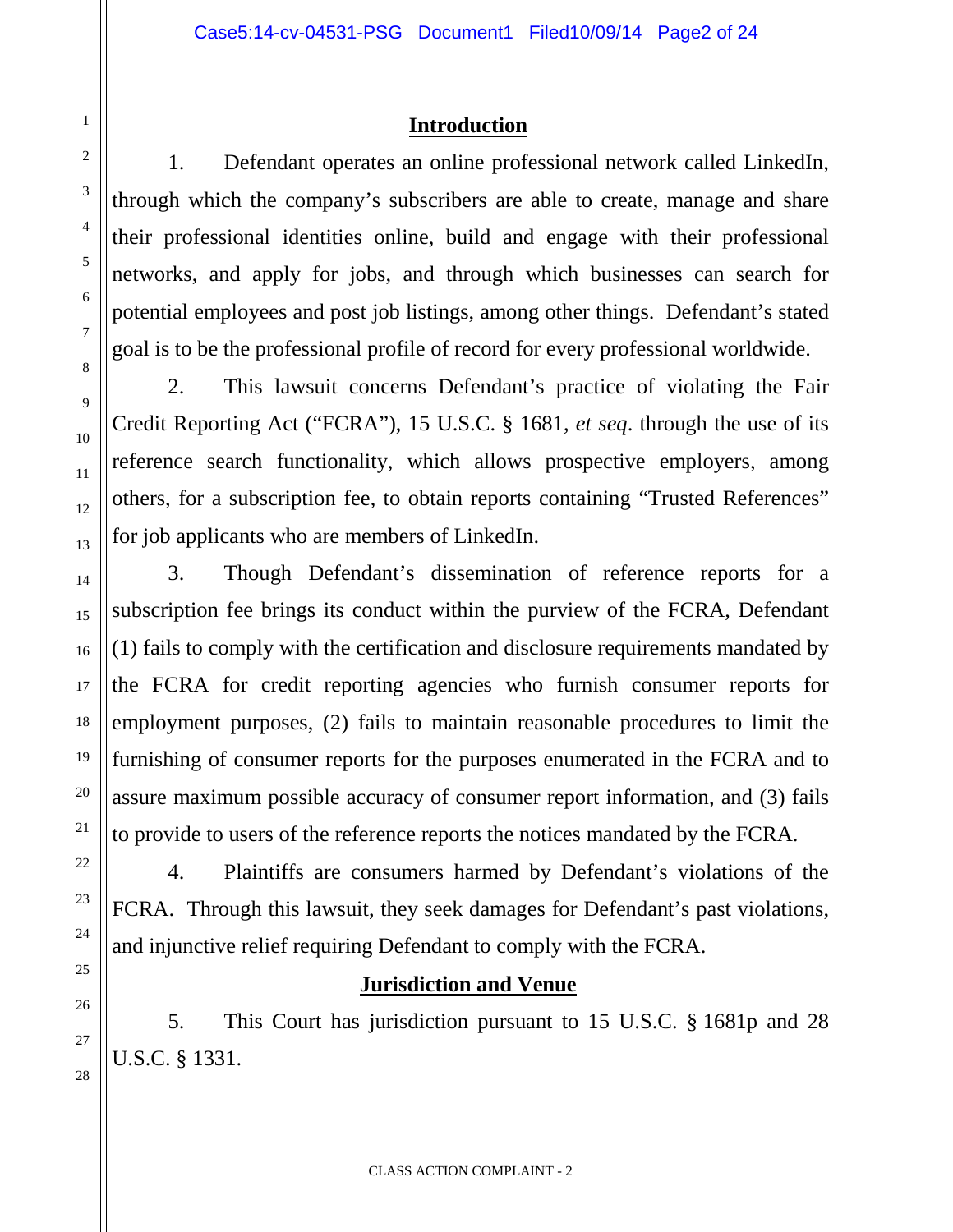6. Venue is proper before this Court pursuant to 28 U.S.C. § 1391(b), where Defendant resides in this State and this District.

#### **Parties**

7. Tracee Sweet ("Plaintiff Sweet") is a natural person residing in Gwinnett County, Georgia.

8. Lisa Jaramillo ("Plaintiff Jaramillo") is a natural person residing in Indian River County, Florida.

9. James Ralston ("Plaintiff Ralston") is a natural person residing in San Bernardino County, California.

10. Tiffany Thomas ("Plaintiff Thomas") is a natural person residing in Palm Beach County, Florida.

11. Defendant is a Delaware corporation with its principal place of business located at 2029 Stierlin Ct., Mountain View, CA 94043. Defendant can be served through its registered agent, Lawyers Incorporating Service, 2710 Gateway Oaks Dr., Ste. 150N, Sacramento, CA 95833.

## **The FCRA and the Use and Dissemination of Consumer Reports**

12. The FCRA was enacted in 1970 out of concern for the growing use and potential misuse of consumer credit history.

13. To that end, the FCRA regulates the practices of consumer reporting agencies that collect and compile consumer information into consumer reports for use by credit grantors, insurance companies, potential employers, landlords, and other entities in making eligibility decisions affecting consumers, and requires that credit reporting agencies follow "reasonable procedures" to protect the confidentiality, accuracy, and relevance of credit and other consumer

1

2

3

4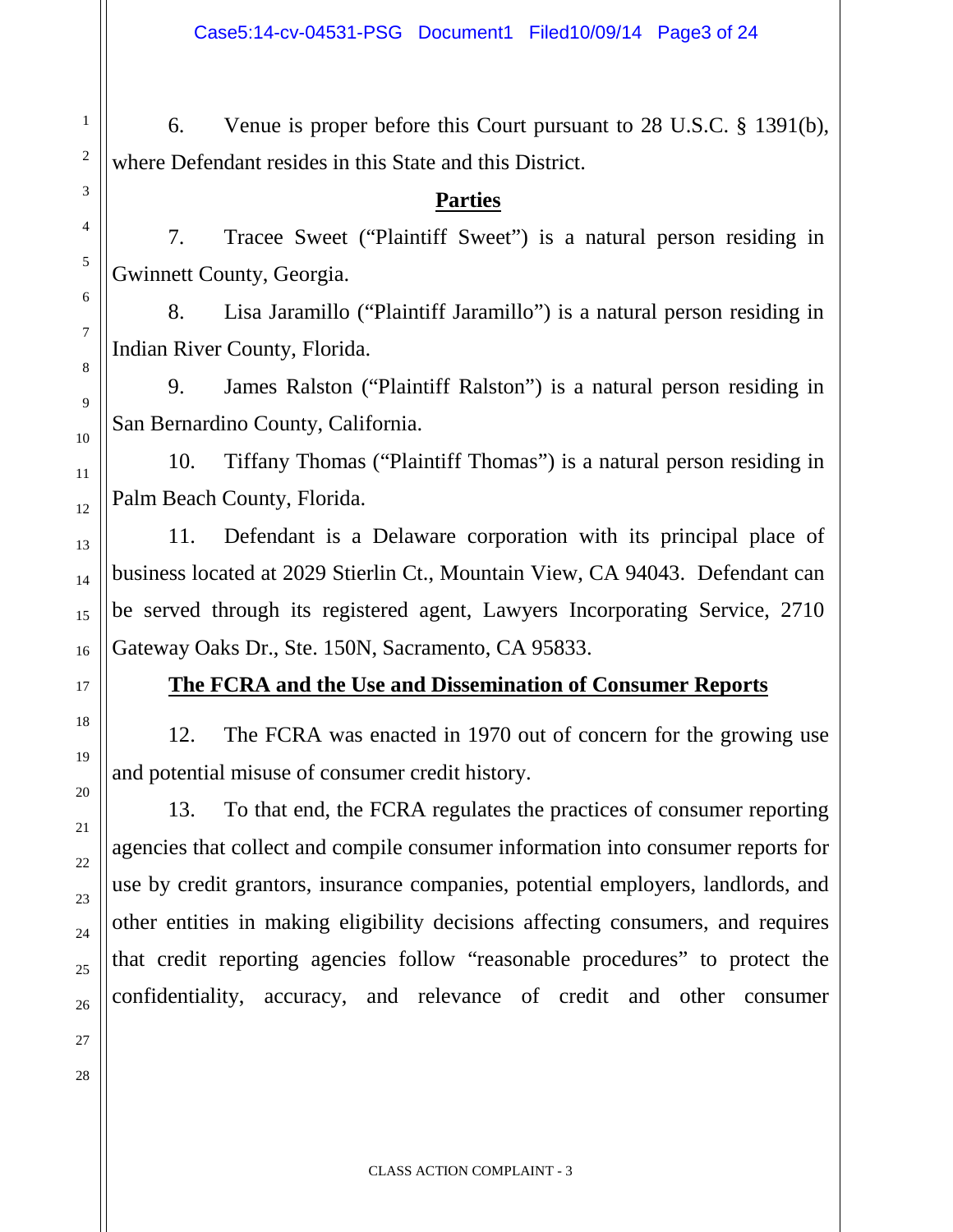information.<sup>[1](#page-3-0)</sup>

1

14. To do so, the FCRA establishes a framework for the use and dissemination of personal information. This framework includes rights of data quality, data security, use limitations, requirements for data destruction, notice, user participation, and accountability.

15. In order to further Congress's goal of promoting the accuracy, fairness and privacy of personal information, the FCRA has specific provisions regarding the dissemination by a consumer reporting agency of information bearing on a consumer's credit worthiness, credit standing, credit capacity, character, general reputation, personal characteristics, or mode of living.

16. Such information, when that information is used or expected to be used, or was collected in whole or in part, for the purpose of serving as a factor in establishing the consumer's eligibility for credit or insurance, employment purposes, or for any other purpose authorized under 15 U.S.C. § 1681b, is known as a "consumer report."

17. The FCRA protects consumer data and privacy in two ways. First, the FCRA limits the sale and access of consumer report data to a handful of "permissible" purposes, such as credit, insurance and job applications, licenses, or review of an account. Second, the FCRA makes credit reporting agencies who sell consumer report data accountable to the consumer.

18. These FCRA requirements function to make the activities of credit reporting agencies and their use of consumer information fair, open, and

j

<span id="page-3-0"></span>The FCRA broadly defines a credit reporting agency as any person which, for monetary fees, dues, or on a cooperative nonprofit basis, regularly engages in whole or in part in the practice of assembling or evaluating consumer credit information or other information on consumers for the purpose of furnishing consumer reports to third parties, and which uses any means or facility of interstate commerce for the purpose of preparing or furnishing consumer reports. *See* 15 U.S.C. § 1681a(f).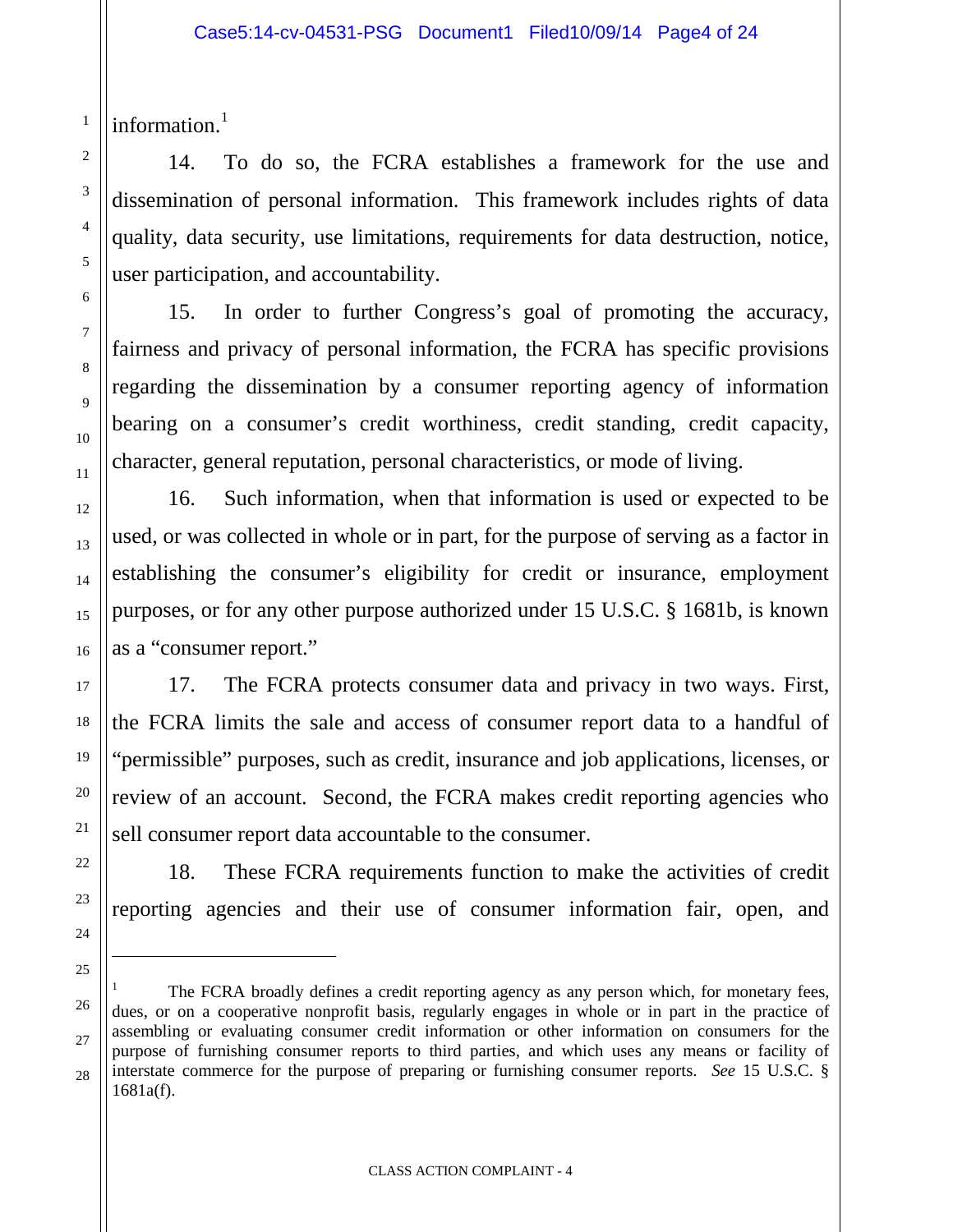challengeable, and accountable for the misuse of consumer report information.

#### **Background on LinkedIn**

19. LinkedIn holds itself out as the world's largest web-based professional network, and the most extensive, accurate and accessible network focused on professionals, with over 300 million members worldwide.

20. Anyone can sign up for LinkedIn for free by creating a LinkedIn login and password at the website [www.linkedin.com.](http://www.linkedin.com/) Once logged onto the site, a member can create her/his own professional profile, complete with a listing of professional experience and educational background, among other things.

21. When a registered LinkedIn user adds her/his professional experience and educational background to her/his profile page, the personal information gets added to the ever-expanding LinkedIn professional database.

22. After creating a profile, the next step a member takes is to create "connections." LinkedIn connections are typically colleagues, business contacts, friends or classmates, and need to be invited to join a member's network. In fact, LinkedIn recommends that all connections be viewed as potential professional or personal references.

23. To turn a contact into a connection, the member needs to invite that person to join her/his network and the invitee needs to accept. Once two members are connected, their profile information is shared and, subject to privacy settings, each member has access to the other member's list of connections for further networking.

24. Connections across the network are classified in three degrees: first degree connections are members who agree to connect, second degree connections are members who share one or more mutual connections, and third degree connections are related via two connections. As a result, one online publication has called LinkedIn the "professional person's answer to 'Six Degrees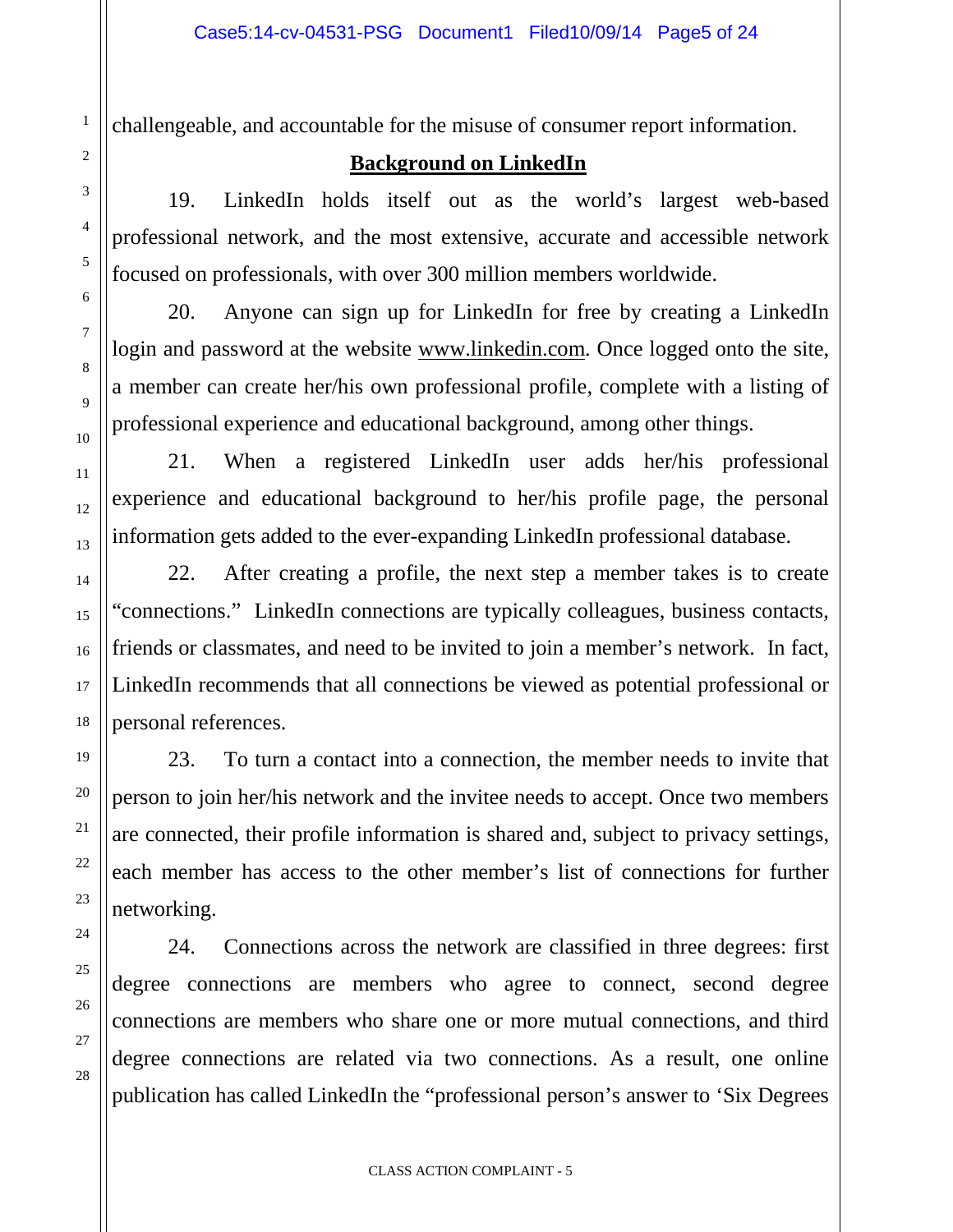of Separation."

1

2

3

4

5

6

7

8

9

10

11

12

13

14

15

16

17

18

19

20

21

22

23

24

25

26

27

28

25. Through this process, LinkedIn assembles, aggregates, and publishes information from hundreds of millions of consumers related to their past and present employers, past and present employment duties, employment dates, employment skills, co-workers, contacts, educational background, honors and awards, among other things.

26. Though LinkedIn aggregates a significant amount of consumer information, LinkedIn represents to its members that it does not license or sell member content to third-parties to show to anyone else without the express permission of the particular member.

27. LinkedIn has multiple utilities for job seekers, recruiters and potential employers.

28. LinkedIn allows businesses to post employment opportunities, and search for active and passive job candidates, and for LinkedIn members to search for, and apply for those employment opportunities. LinkedIn pitches itself to businesses as the "ultimate talent pool to source the best candidates for your hiring needs."

29. Conversely, LinkedIn pitches itself to consumers as "the one stop shop for your professional life," allowing consumers to "connect to people, see job postings, get discovered for what you do best and more."

30. In LinkedIn's most recent quarterly report, it noted that there were now one million jobs posted on LinkedIn.

31. LinkedIn also offers "proprietary search technology" that allows users to conduct real-time, multilingual searches of user data, including people, job postings, groups and network updates, among other things.

## **LinkedIn's Reference Search Functionality**

32. Part of LinkedIn's search technology is its reference search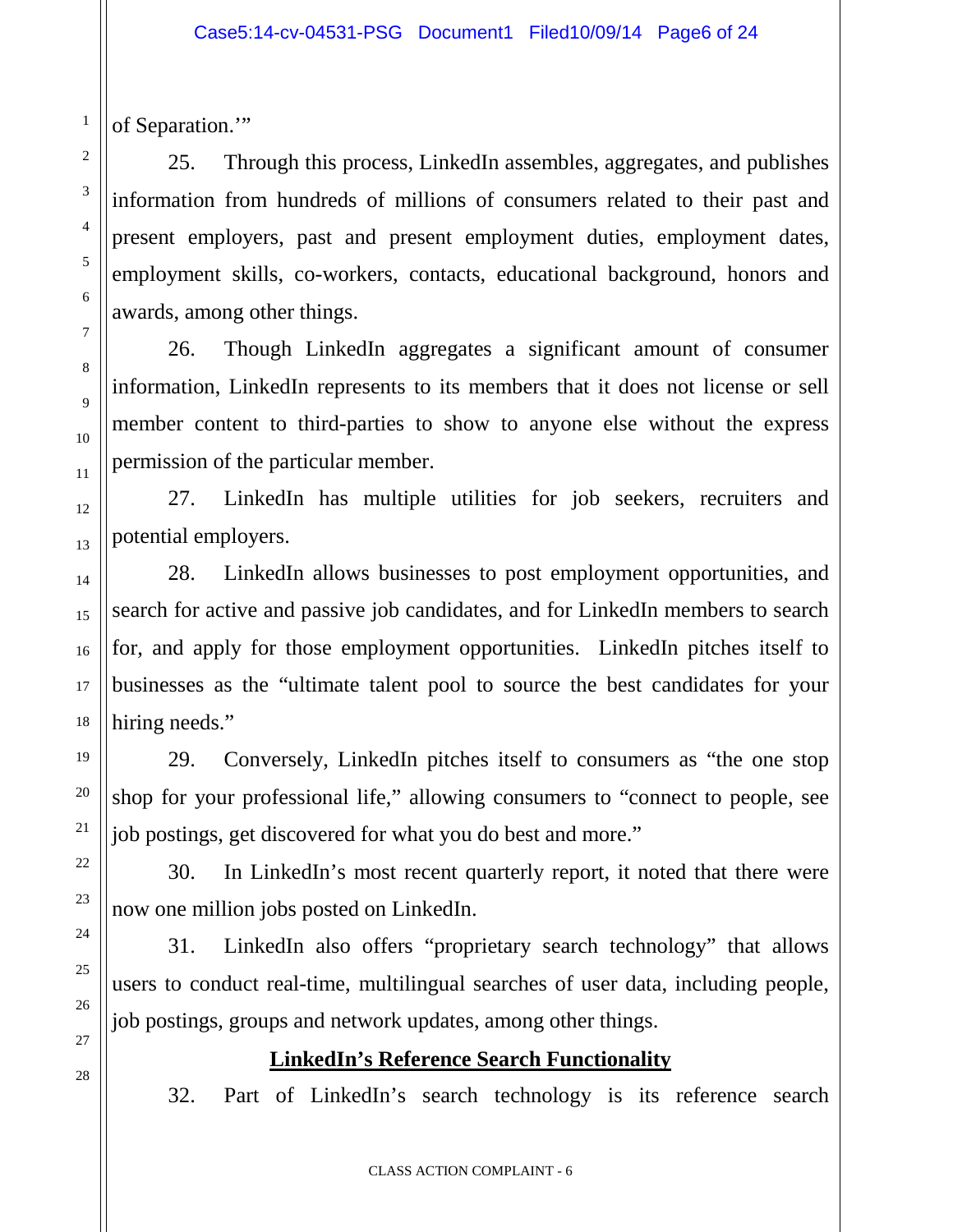functionality. This reference search functionality is a subscription-based feature that allows users, including potential employers, to search for "references" on any LinkedIn member.

1

2

3

4

5

6

7

8

9

10

11

12

13

14

15

16

17

18

19

20

21

22

23

24

25

26

27

28

33. According to a webpage in the "Premium Help Center" on LinkedIn's website, "[a] reference search locates people in your network *who can provide reliable feedback about a job candidate* or business prospect. You'll see a list of people who have worked at the same company during the same time period as the member you'd like to learn more about." (emphasis added).

34. A separate webpage in the "Premium Help Center" on Defendant's website explains to potential employers how to find "*Trusted References for Job Candidates*" (emphasis added) by going to a member's profile and then clicking the "Search for References" link.

35. Once a user selects the Search for References link, LinkedIn generates a report containing the names, locations, employment areas, current employers, and current positions of all persons in the user's network who may have worked with the applicant ("Reference Report").

36. The Reference Report also contains, for each purported reference, the name of the employer in common between the reference and the job applicant, and the reference's position and years employed at that common employer. A copy of a sample Reference Report is attached hereto as Exhibit "A."

37. In addition, the Reference Report encourages the potential employer to contact the references through an "Introduction," which, according to LinkedIn, lets the potential employer "contact users in your network, through the people you know."

38. Further, the Reference Report allows the potential employer to view the profile of any of the "references" in the Report, to "connect" with them on LinkedIn, and to send them a message by "InMail," LinkedIn's internal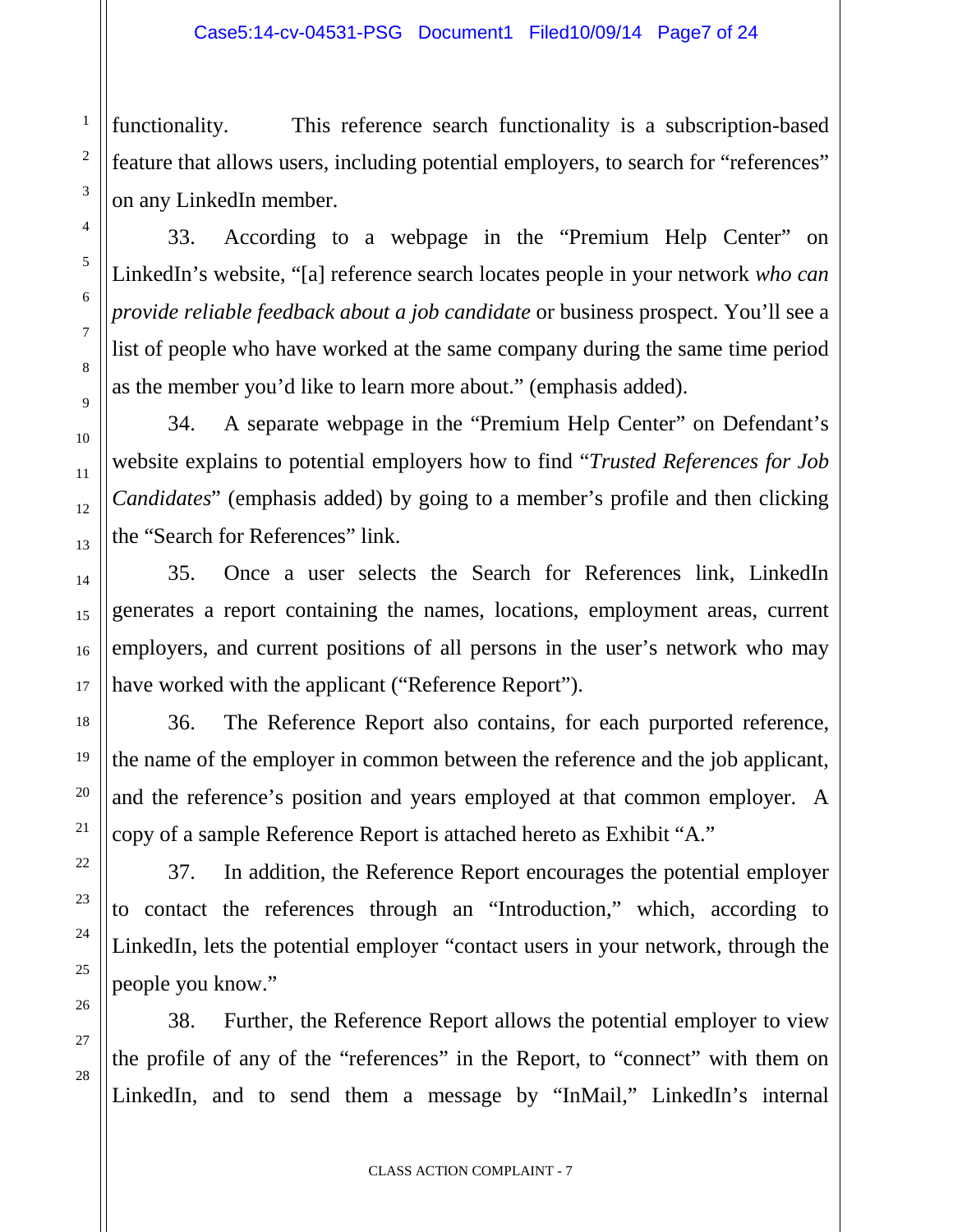messaging system.

1

2

3

4

5

39. The reference search functionality on LinkedIn is only available to premium members. In other words, the only users who can obtain a Reference Report are users who pay LinkedIn a monthly or yearly fee, or have some other type of paid arrangement with LinkedIn. Indeed, the LinkedIn subscription page advises users that one of the services they gain access to when they upgrade from a free to a paid membership is "Reference Search," which allows paying members to "[g]et a list of people in your network who can provide a reference for someone you are interested in."

40. LinkedIn members are not notified by LinkedIn (or anyone else) when potential employers run a Reference Report on them. Indeed the only parties that have information concerning the running of a Reference Report on a LinkedIn member are LinkedIn and individual or entity that pulls the Reference Report.

41. As such, any potential employer can anonymously dig into the employment history of any LinkedIn member, and make hiring and firing decisions based upon the information they gather, without the knowledge of the member, and without any safeguards in place as to the accuracy of the information that the potential employer has obtained.

42. Such secrecy in dealing in consumer information directly contradicts the express purposes of the FCRA, which was enacted to promote accuracy, fairness, and the privacy of personal information assembled by credit reporting agencies.

43. Compounding this lack of transparency, LinkedIn's marketing and advertising promote the use of its reference search functionality to potential employers as a means to decide whether to interview a job candidate, or whether to hire a job candidate after an interview.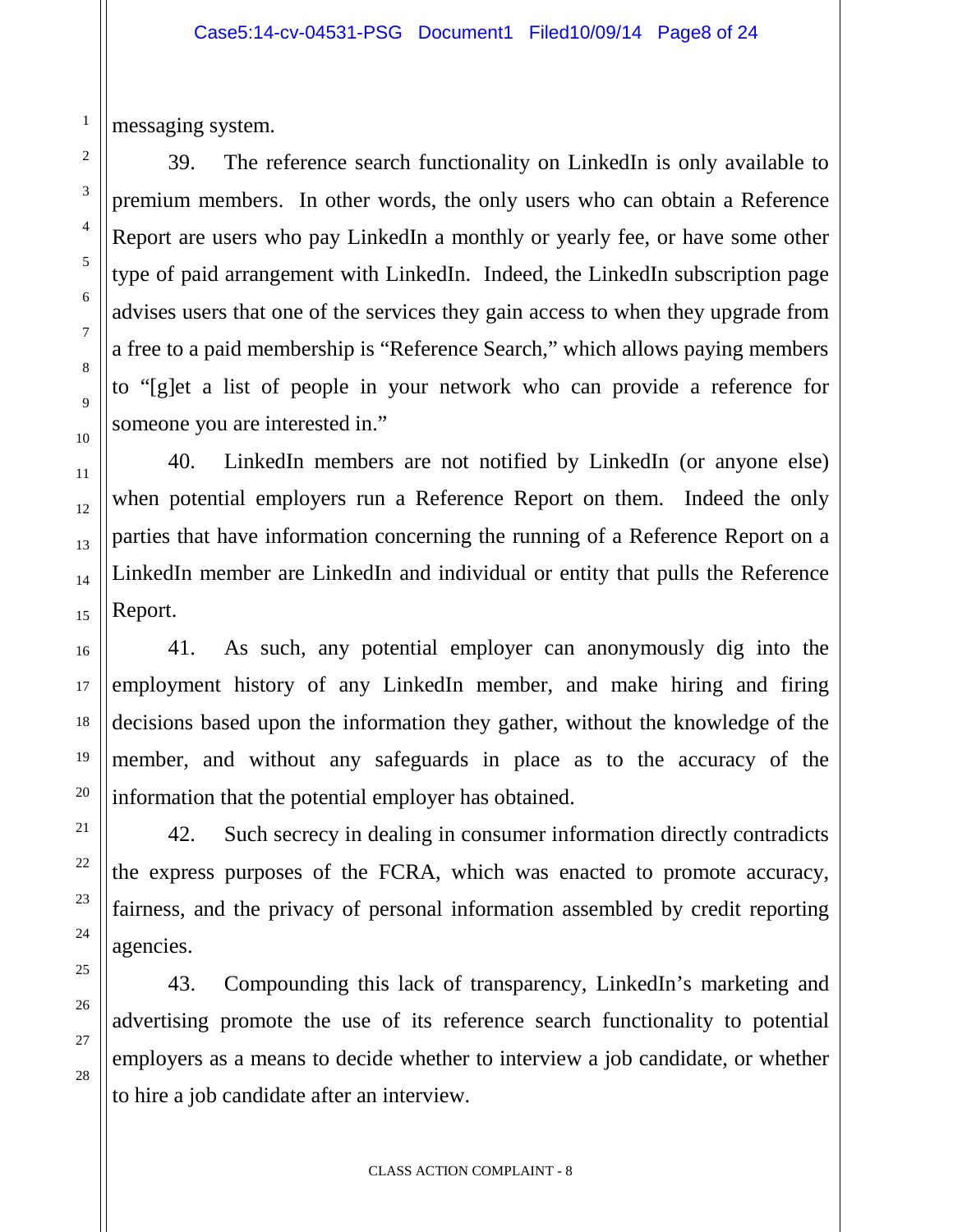44. Indeed, LinkedIn's marketing includes statements that its Reference Search functionality allows potential employers to "*[g]et the real story on any candidate*" (emphasis added) and "*[f]ind references who can give real, honest feedback*." (emphasis added). Defendant advises potential employers that they can "[r]each out directly to past employers and collegues [sp] with InMail Messages."

45. And LinkedIn has specifically targeted companies operating in the human resources and job recruiting industries through products such as LinkedIn Recruiter, which allows enterprises and professional organizations "to find, contact and hire highly qualified passive and active candidates," Talent Basic, Talent Finder and Talent Pro, which "enables recruiters and hiring managers to find, contact and manage potential candidates, leveraging Premium Search Filters, InMail, Profile Organizer and other premium features," and Self-Service Posting, which allows "recruiters and hiring managers to post and manage job opportunities" on LinkedIn's network.

46. In essence, LinkedIn has created a marketplace in consumer employment information, where it sells employment information, that may or may not be accurate, and that it has obtained in part from unwitting members, and without complying with the FCRA. In turn, potential employers, among others, obtain that information from LinkedIn, and may make hiring and firing decisions utilizing said information, among other things, without providing notice to the persons whose information they have obtained, and without themselves complying with the FCRA. And all of this goes on without the knowledge of the member whose information is being disseminated.

## **LinkedIn Violated the Rights of Plaintiffs and Other Consumers Through its Reference Search Functionality**

47. Plaintiffs are each individuals who, upon information and belief, had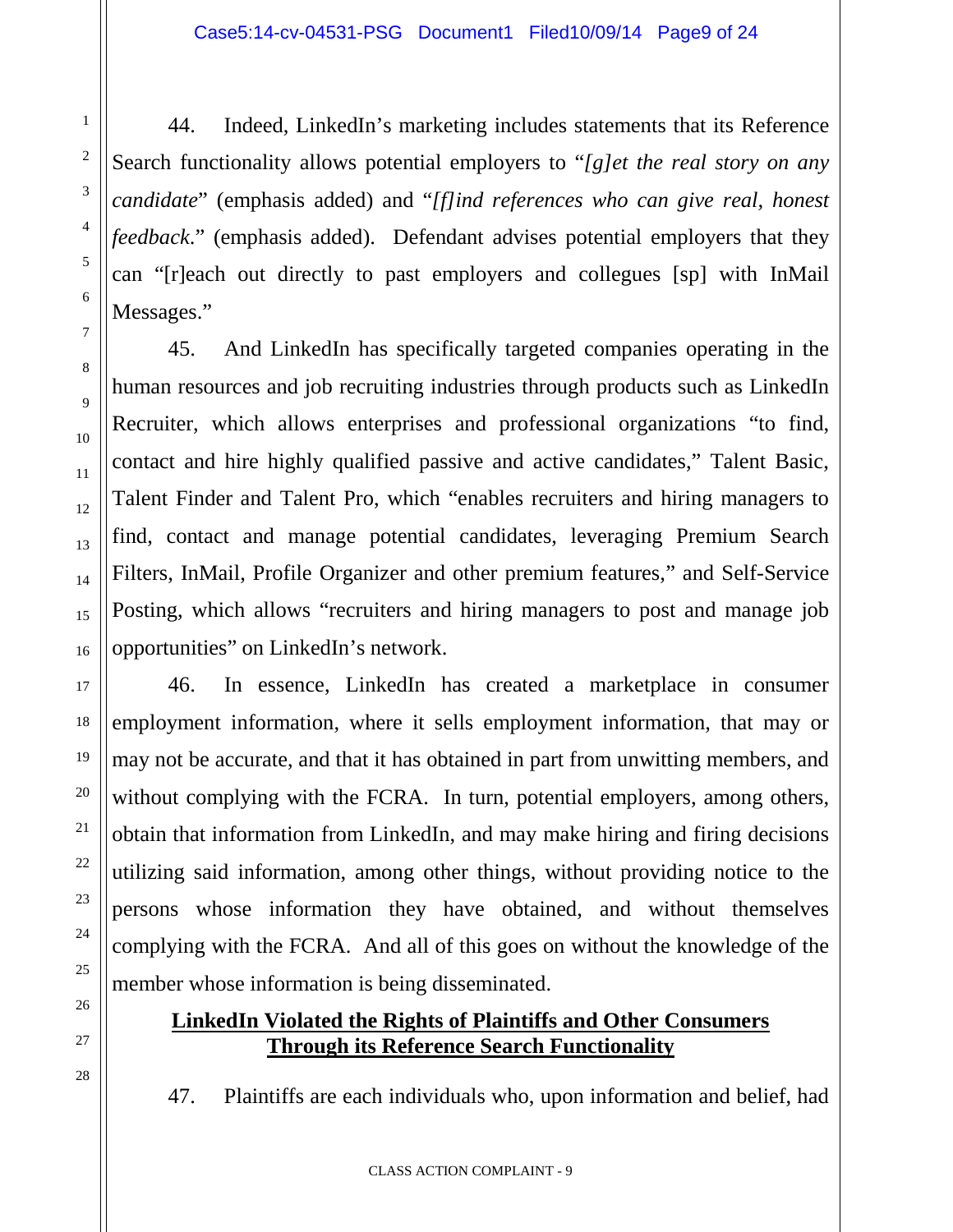their rights under the FCRA violated by virtue of Defendant's reference search functionality.

1

2

3

4

5

6

7

8

9

10

11

12

13

14

15

16

17

18

19

20

21

22

23

24

25

26

27

28

48. At all relevant times, each of the Plaintiffs was a registered user on LinkedIn.

49. Upon information and belief, each of the Plaintiffs had a Reference Report run on them via LinkedIn.

50. Upon information and belief, LinkedIn furnished a Reference Report on each of the Plaintiffs for employment purposes.

51. However, because LinkedIn does not disclose to its members when Reference Reports are run, all of the evidence as to the date and timing of the Reference Reports, and the name of the entities to whom they were furnished, is solely in the hands of LinkedIn and any third parties that accessed the Reference Reports.

52. In July 2014, Plaintiff Sweet located a job opening for employment in the hospitality industry on LinkedIn, and submitted her resume through LinkedIn.

53. Several days later, she received a notification from LinkedIn that the general manager of the potential employer had viewed her profile.

54. Shortly thereafter, the general manager contacted Plaintiff Sweet through email, wrote that he had heard good things about her, and that his company wanted to interview her immediately.

55. Later that week, the general manager interviewed Plaintiff Sweet. At the end of the interview, Plaintiff Sweet told the general manager to let Plaintiff Sweet know if he wanted her to provide a list of references. The general manager did not ultimately obtain a list of references directly from Plaintiff Sweet.

56. Following the interview, Plaintiff Sweet was contacted by the potential employer and advised that she was going to be hired for the position.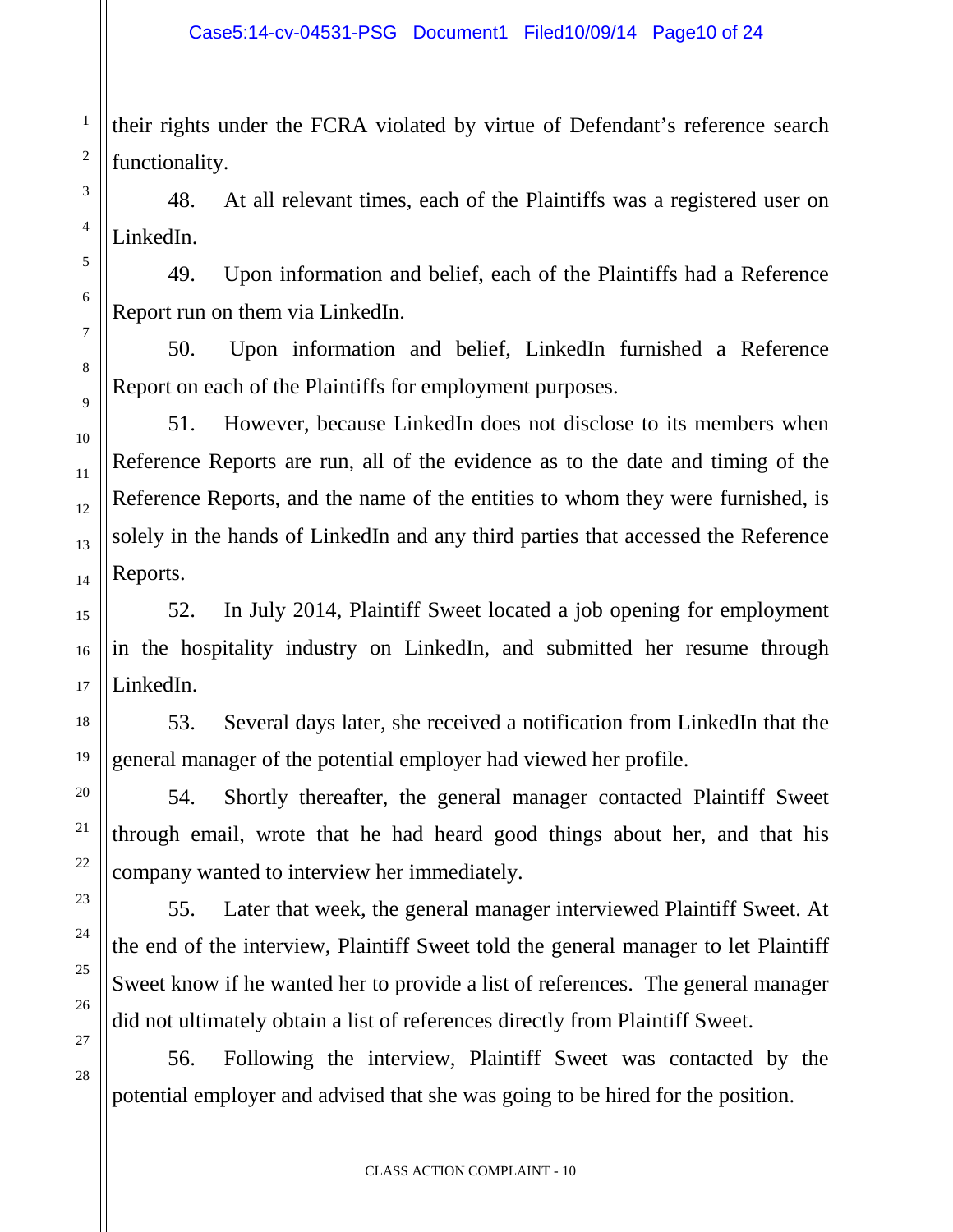57. However, soon thereafter, the company called her back and said it had changed its mind and that she would not be hired.

58. When Ms. Sweet inquired as to why she was first offered the job and then told she was not going to be hired, the general manager told her that the company had checked some references for Plaintiff Sweet and, based on those references, had changed its mind.

59. In August 2014, a third-party recruiter connected with Plaintiff Ralston on LinkedIn and then communicated with him with regard to some potential job opportunities.

60. Plaintiff Ralston subsequently interviewed with the recruiter over the phone, and the recruiter told Plaintiff Ralston that she would be submitting his resume to two of the employers.

61. Thereafter, she advised Plaintiff Ralston to visit the website of one of the employers and to complete its online application, and told him that she expected that the potential employer would be interviewing him.

62. Plaintiff Ralston did so, but was later advised that both of the potential employers declined to interview him.

63. In July 2014, Plaintiff Jaramillo was contacted by an in-house recruiter for a company in the hospitality industry.

64. Plaintiff Jaramillo and the in-house recruiter discussed a job opening that the company had, including salary requirements, and Plaintiff Jaramillo expressed her interest in the position.

65. Shortly thereafter, another in-house recruiter from the same company connected with Plaintiff Jaramillo on LinkedIn.

66. The company did not ultimately remain interested in Plaintiff Jaramillo thereafter.

67. In July 2014, Plaintiff Thomas applied for a job in the transportation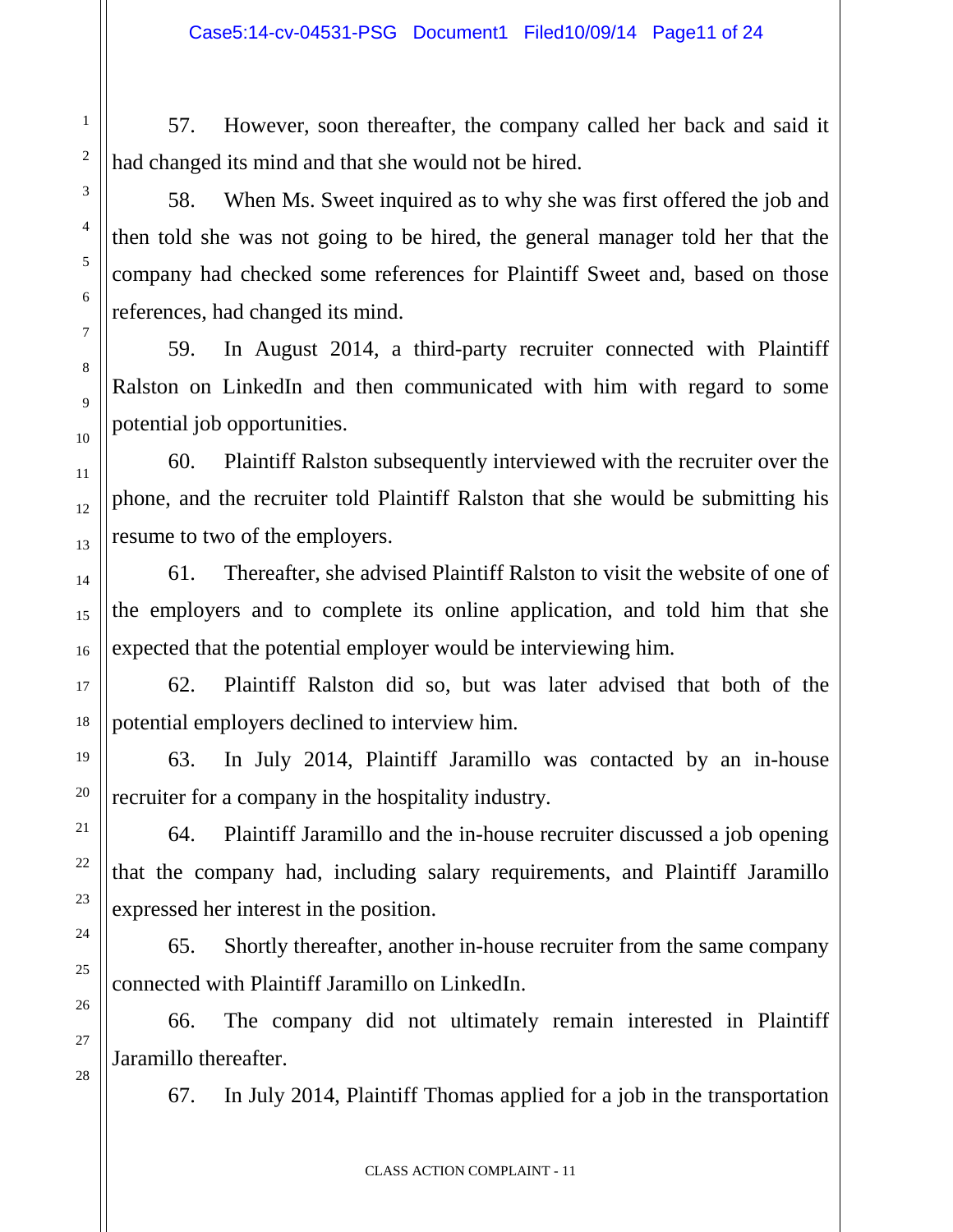industry through a LinkedIn job posting.

68. Shortly thereafter, she received a notification that a purchasing manager from the potential employer had viewed her LinkedIn profile. The purchasing manager was the direct supervisor for the job for which she had applied.

69. Plaintiff Thomas subsequently interviewed for the position with the individual from the company who had viewed her LinkedIn profile, but has not received word back as to whether the company will offer her employment.

#### **Class Action Allegations**

70. Plaintiffs bring this action as a class action pursuant to Federal Rules of Civil Procedure 23(a) and (b)(3) on behalf of one Class and one Subclass consisting of:

#### **The Class**

All persons in the United States who, in the two years prior to the filing of this Complaint, had a Reference Report run on them that was initiated through LinkedIn's "search for references" functionality.

#### **The Subclass**

All persons in the United States who, in the two years prior to the filing of this Complaint, applied for employment through a LinkedIn job posting and had a Reference Report run on them by the potential employer and/or one of its employees or agents, which was initiated through LinkedIn's "search for references" functionality.

Excluded from the Class and Subclass is Defendant, the officers, members, and

directors of Defendant, members of their immediate families and their legal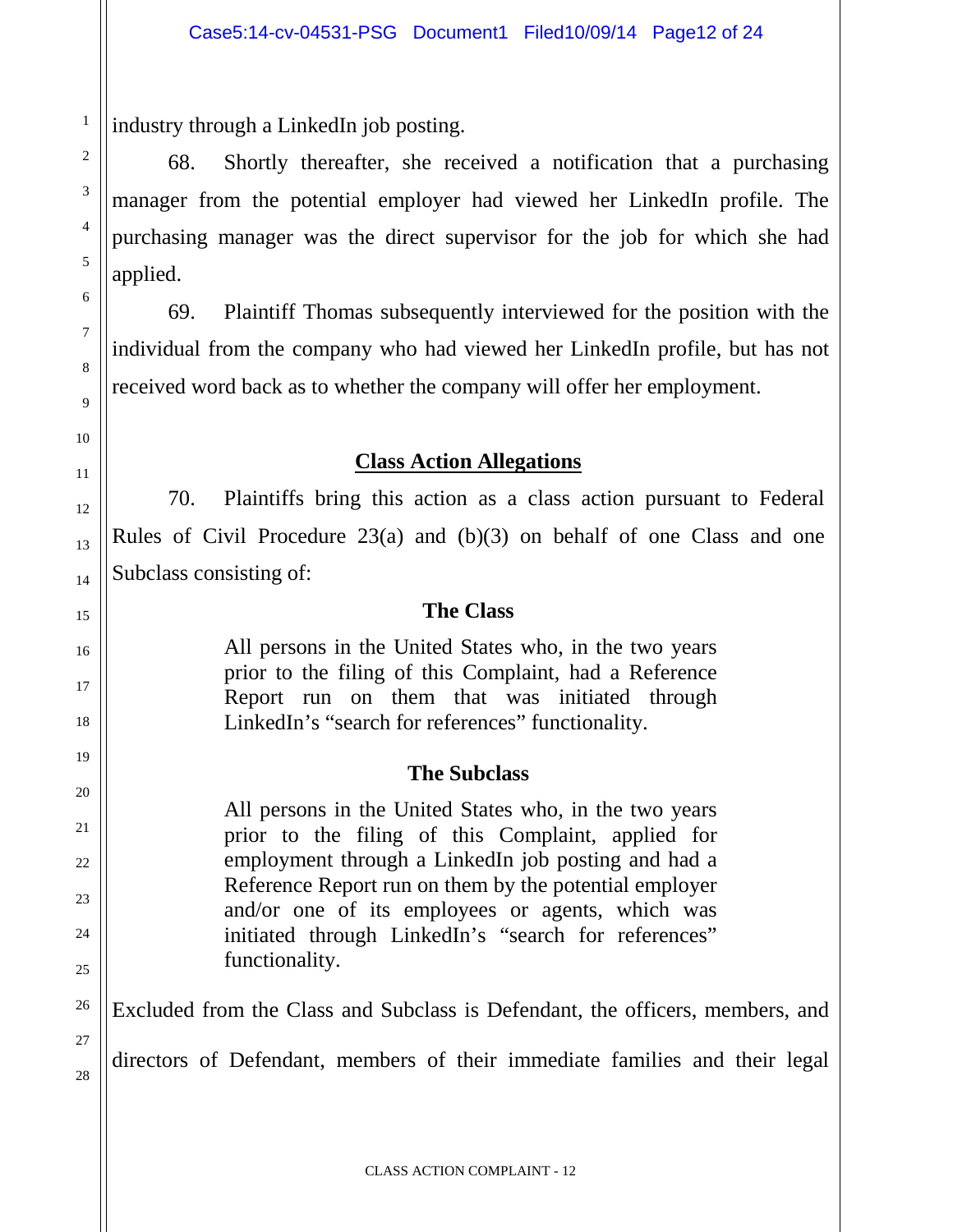representatives, heirs, successors, or assigns, and any entity in which Defendant has or had a controlling interest.

71. The proposed Class and Subclass are believed to be so numerous that joinder of all members is impracticable. The exact number of members of the Class and Subclass is unknown to Plaintiff at this time and can only be ascertained through appropriate discovery. The proposed Class and Subclass is believed to be ascertainable in that the names and addresses of all members of the Class and Subclass can be identified in business records maintained by Defendant.

72. Plaintiffs' claims are typical of the claims of the members of the Class and Subclass because Plaintiffs and all Class and Subclass members' claims originate from the same conduct, practice and procedure on the part of Defendant and Plaintiffs possess the same interests and has suffered the same injuries as each member of each of the Class and Subclass.

73. Plaintiffs will fairly and adequately protect the interests of the members of the Class and Subclass and have retained counsel experienced and competent in class action litigation. Plaintiffs have no interests that are contrary to or in conflict with the members of the Class and Subclass that Plaintiffs seek to represent.

74. A class action is superior to all other available methods for the fair and efficient adjudication of this controversy, since joinder of all members is impracticable. Furthermore, as the damages suffered by individual members of the Class and Subclass may be relatively small, the expense and burden of individual litigation may make it impracticable for the members of the Class and Subclass to individually redress the wrongs done to them. There should be no difficulty in the management of this action as a class action.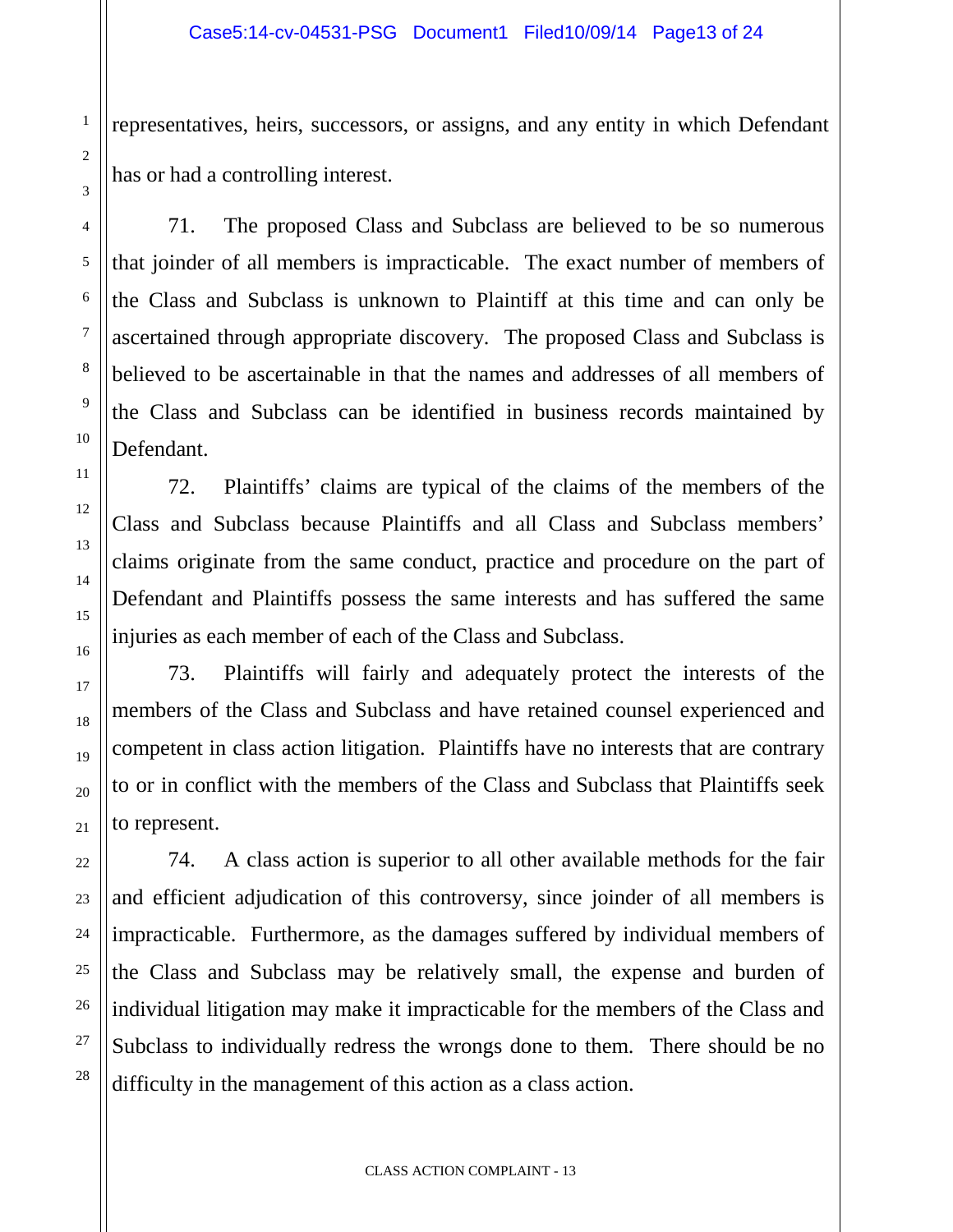75. Issues of law and fact common to the members of the Class and Subclass predominate over any questions that may affect only individual members, in that Defendant has acted on grounds generally applicable to the entire Class and Subclass. Among the issues of law and fact common to the Class and Subclass are:

a. Defendant's violations of the FCRA as alleged herein;

b. the availability of statutory penalties; and

c. the availability of attorneys' fees and costs.

76. Upon information and belief, absent a class action, Defendant's violations of the law will be allowed to proceed without a full, fair, judicially supervised remedy.

## **Count I: Violation of the FCRA at 15 U.S.C. § 1681b(b)**

77. Plaintiffs repeat and reallege each allegation contained in paragraphs  $1 - 76.$ 

78. LinkedIn's Reference Reports are consumer reports as defined in 15 U.S.C. § 1681a(d) because they bear on a consumer's character, general reputation, mode of living, or personal characteristics, and/or other factors listed in 15 U.S.C. § 1681a(d), and are used or expected to be used, in whole or in part, as a factor in determining the consumer's eligibility for employment purposes.

79. By providing consumer reports, LinkedIn is, and at all relevant times was, a consumer reporting agency as that term is defined in 15 U.S.C. § 1681a(f). Indeed, LinkedIn regularly assembles information on consumers into Reference Reports that it provides to third parties in interstate commerce, including companies in the human resources and recruiting industries, for monetary fees or dues. LinkedIn is in the business of furnishing consumer reports to third parties that are used or expected to be used for employment purposes.

80. The FCRA at 15 U.S.C. §1681b(b) provides that a consumer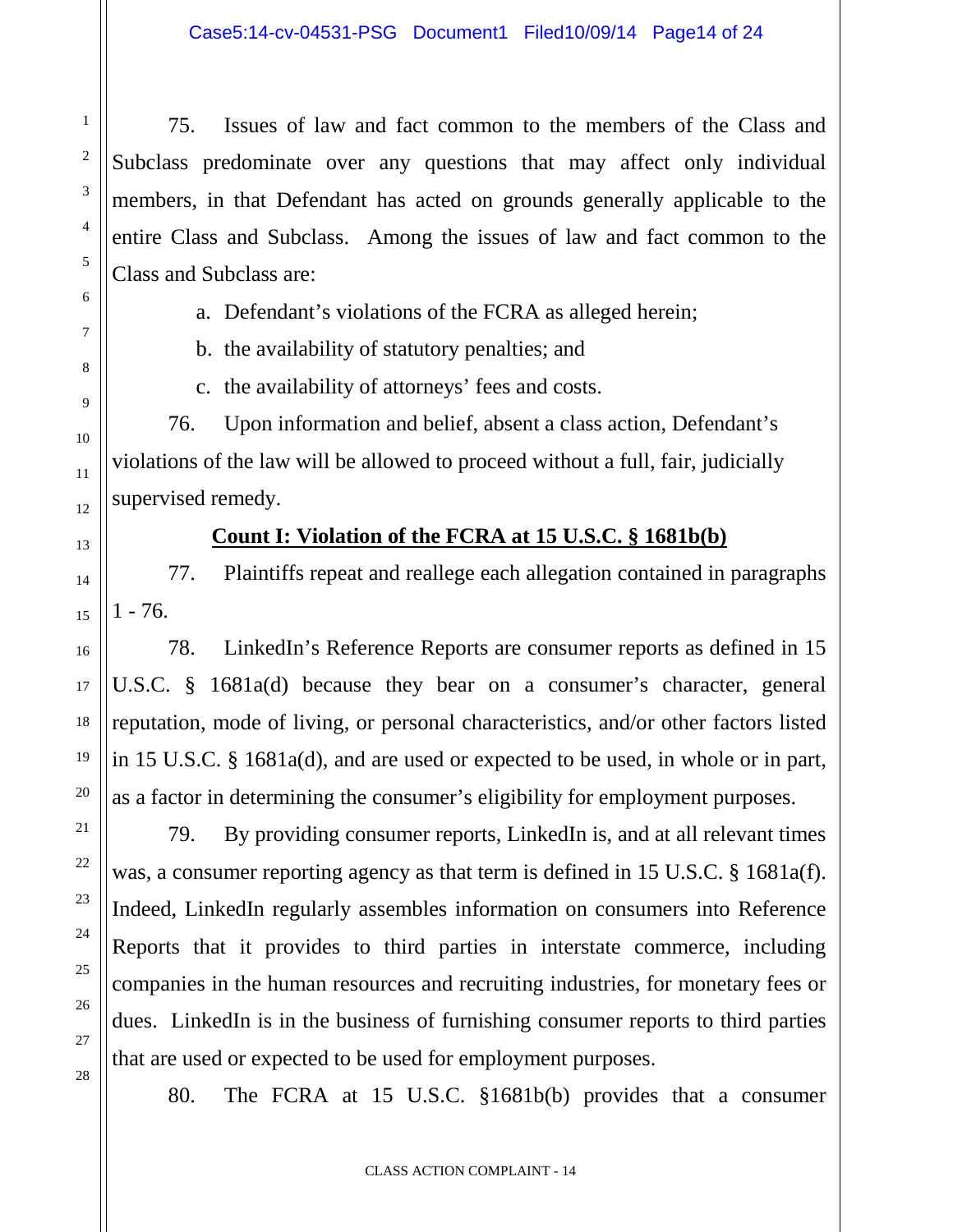reporting agency may only furnish a consumer report for employment purposes if (a) the person who obtains such report from the agency certifies to the agency that—(i) the person has complied with 15 U.S.C.  $$1681b(b)(2)$  with respect to the consumer report, and the person will comply with 15 U.S.C.  $$1681b(b)(3)$ with respect to the consumer report if that section becomes applicable, and (ii) information from the consumer report will not be used in violation of any applicable Federal or State equal employment opportunity law or regulation; and (b) the consumer reporting agency provides with the report, or has previously provided, a summary of the consumer's rights under 15 U.S.C. §1681b(b).

81. Upon information and belief, LinkedIn regularly furnishes consumer reports for employment purposes without obtaining the certifications required by 15 U.S.C. §1681b(b) and without providing, with the report, a summary of the consumer's rights under 15 U.S.C. §1681b(b).

82. As such, LinkedIn has violated 15 U.S.C. § 1681b(b).

83. Defendant's violations of the FCRA are willful in that it intentionally and knowingly disseminated the Reference Reports, and did so (and continues to do so) in a manner that violated the FCRA.

# **Count II: Violation of the FCRA at 15 U.S.C. § 1681e(a)**

84. Plaintiffs repeat and reallege each allegation contained in paragraphs  $1 - 76.$ 

85. LinkedIn's Reference Reports are consumer reports as defined in 15 U.S.C. § 1681a(d) because they bear on a consumer's character, general reputation, mode of living, or personal characteristics, and/or other factors listed in 15 U.S.C. § 1681a(d), and are used or expected to be used, in whole or in part, as a factor in determining the consumer's eligibility for employment purposes.

86. By providing consumer reports, LinkedIn is, and at all relevant times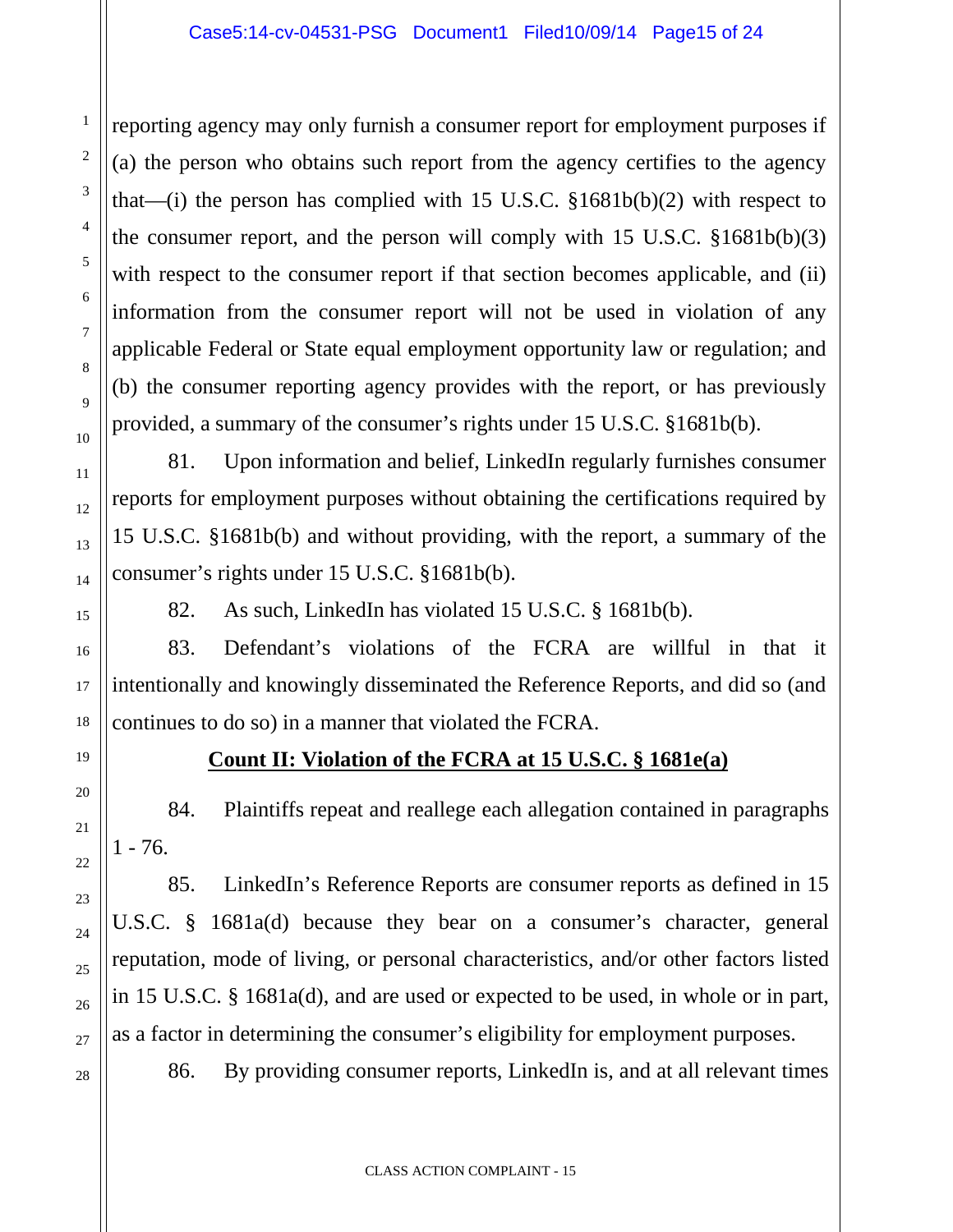was, a consumer reporting agency as that term is defined in 15 U.S.C. § 1681a(f). Indeed, LinkedIn regularly assembles information on consumers into Reference Reports that it provides to third parties in interstate commerce, including companies in the human resources and recruiting industries, for monetary fees or dues. LinkedIn is in the business of furnishing consumer reports to third parties that are used or expected to be used for employment purposes.

87. The FCRA at 15 U.S.C. § 1681e(a) requires consumer reporting agencies to maintain reasonable procedures to limit the furnishing of consumer reports to the purposes specified in 15 U.S.C. § 1681b. These procedures require that a consumer reporting agency, prior to furnishing a user with a consumer report, require the prospective user of the information to identify itself to the consumer reporting agency, verify the purpose for which the information is sought, and certify that the information will be used for no other purpose.

88. The consumer reporting agency must make a reasonable effort to verify the identity of each new prospective user and the uses certified prior to furnishing such user a consumer report. In addition, the FCRA prohibits any consumer reporting agency from furnishing a consumer report to any person it has reasonable grounds to believe will not use the consumer report for a permissible purpose.

89. Upon information and belief, LinkedIn has failed to maintain any procedures required by section 15 U.S.C. § 1681e(a).

90. Indeed, anyone with a premium subscription on LinkedIn can anonymously pull a Reference Report on a LinkedIn member without taking any action other than clicking "search for references" on the member's profile.

1

2

3

4

5

6

7

8

9

10

11

12

13

14

15

16

17

18

19

20

21

22

23

24

25

26

27

28

91. As such, LinkedIn has violated 15 U.S.C. § 1681e(a).

92. Defendant's violations of the FCRA are willful in that it intentionally and knowingly disseminated the Reference Reports, and did so (and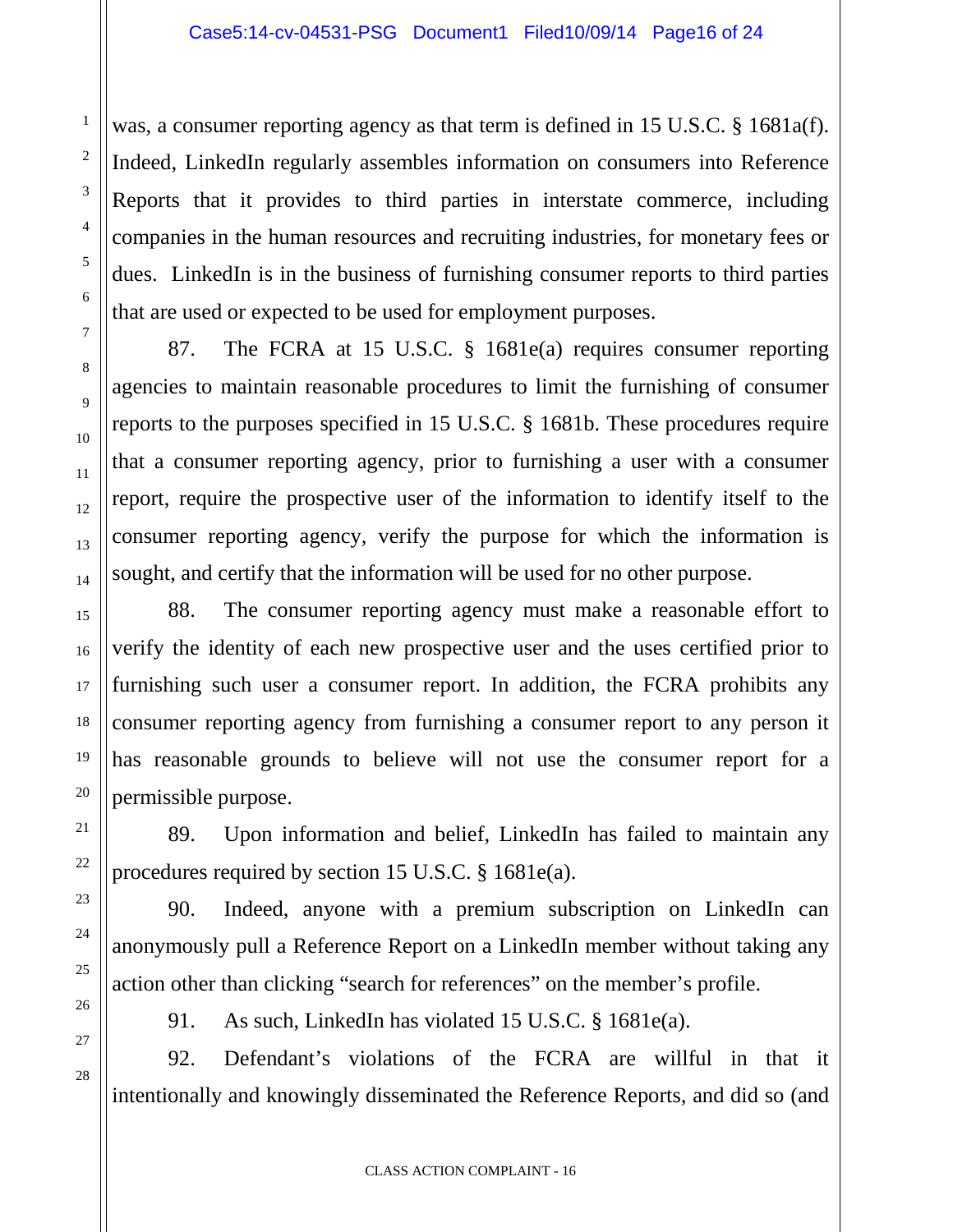continues to do so) in a manner that violated the FCRA.

## **Count III: Violation of the FCRA at 15 U.S.C. § 1681e(b)**

93. Plaintiffs repeat and reallege each allegation contained in paragraphs  $1 - 76.$ 

94. LinkedIn's Reference Reports are consumer reports as defined in 15 U.S.C. § 1681a(d) because they bear on a consumer's character, general reputation, mode of living, or personal characteristics, and/or other factors listed in 15 U.S.C. § 1681a(d), and are used or expected to be used, in whole or in part, as a factor in determining the consumer's eligibility for employment purposes.

95. By providing consumer reports, LinkedIn is, and at all relevant times was, a consumer reporting agency as that term is defined in 15 U.S.C. § 1681a(f). Indeed, LinkedIn regularly assembles information on consumers into Reference Reports that it provides to third parties in interstate commerce, including companies in the human resources and recruiting industries, for monetary fees or dues. LinkedIn is in the business of furnishing consumer reports to third parties that are used or expected to be used for employment purposes.

96. The FCRA at 15 U.S.C. § 1681e(b) requires all consumer reporting agencies to follow reasonable procedures to assure maximum possible accuracy of consumer report information.

97. Upon information and belief, LinkedIn has failed to follow any reasonable procedures to assure maximum possible accuracy of the information in the Reference Reports that it prepared, as required by 15 U.S.C. § 1681e(b).

98. For instance, while LinkedIn's Reference Reports provide the names, and past and current employment positions, of persons who purportedly worked with the LinkedIn member whose report was run, LinkedIn relies solely on each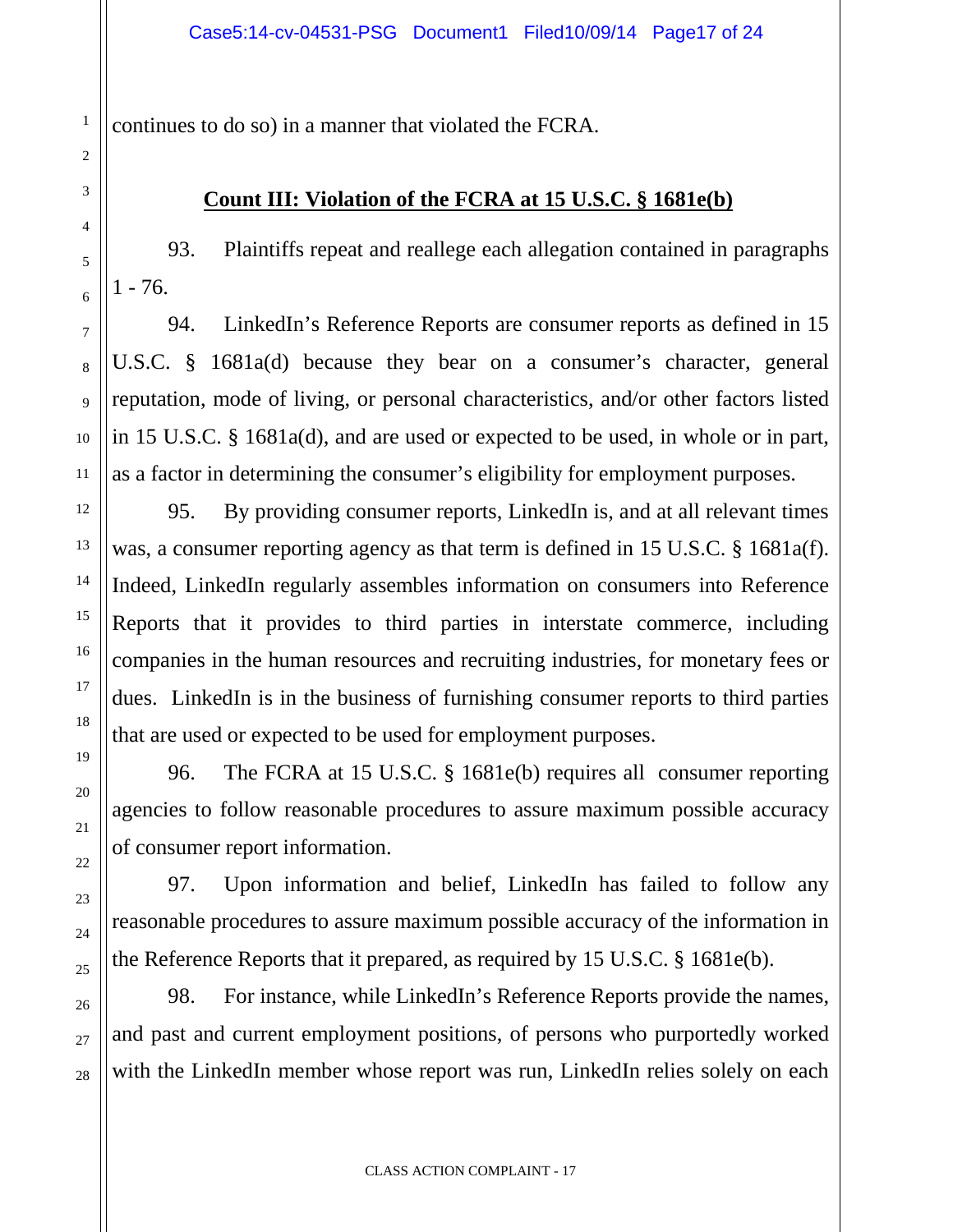of its members to accurately input and update their own employment history, including job titles, on LinkedIn. Thus, if a LinkedIn member has misrepresented her/his job title from a past employer, or fabricated an employment position entirely, that misrepresentation would appear on a Reference Report for an individual who purportedly worked at the same employer with that member. Such inaccurate information could lead to negative consequences for any job applicant whose potential employer contacts that "reference."

99. As such, LinkedIn has violated 15 U.S.C. § 1681e(b).

100. Defendant's violations of the FCRA are willful in that it intentionally and knowingly disseminated the Reference Reports, and did so (and continues to do so) in a manner that violated the FCRA.

#### **Count IV: Violation of the FCRA at 15 U.S.C. § 1681e(d)**

101. Plaintiffs repeat and reallege each allegation contained in paragraphs  $1 - 76.$ 

102. LinkedIn's Reference Reports are consumer reports as defined in 15 U.S.C. § 1681a(d) because they bear on a consumer's character, general reputation, mode of living, or personal characteristics, and/or other factors listed in 15 U.S.C. § 1681a(d), and are used or expected to be used, in whole or in part, as a factor in determining the consumer's eligibility for employment purposes.

103. By providing consumer reports, LinkedIn is, and at all relevant times was, a consumer reporting agency as that term is defined in 15 U.S.C. § 1681a(f). Indeed, LinkedIn regularly assembles information on consumers into Reference Reports that it provides to third parties in interstate commerce, including companies in the human resources and recruiting industries, for monetary fees or dues. LinkedIn is in the business of furnishing consumer reports to third parties that are used or expected to be used for employment purposes.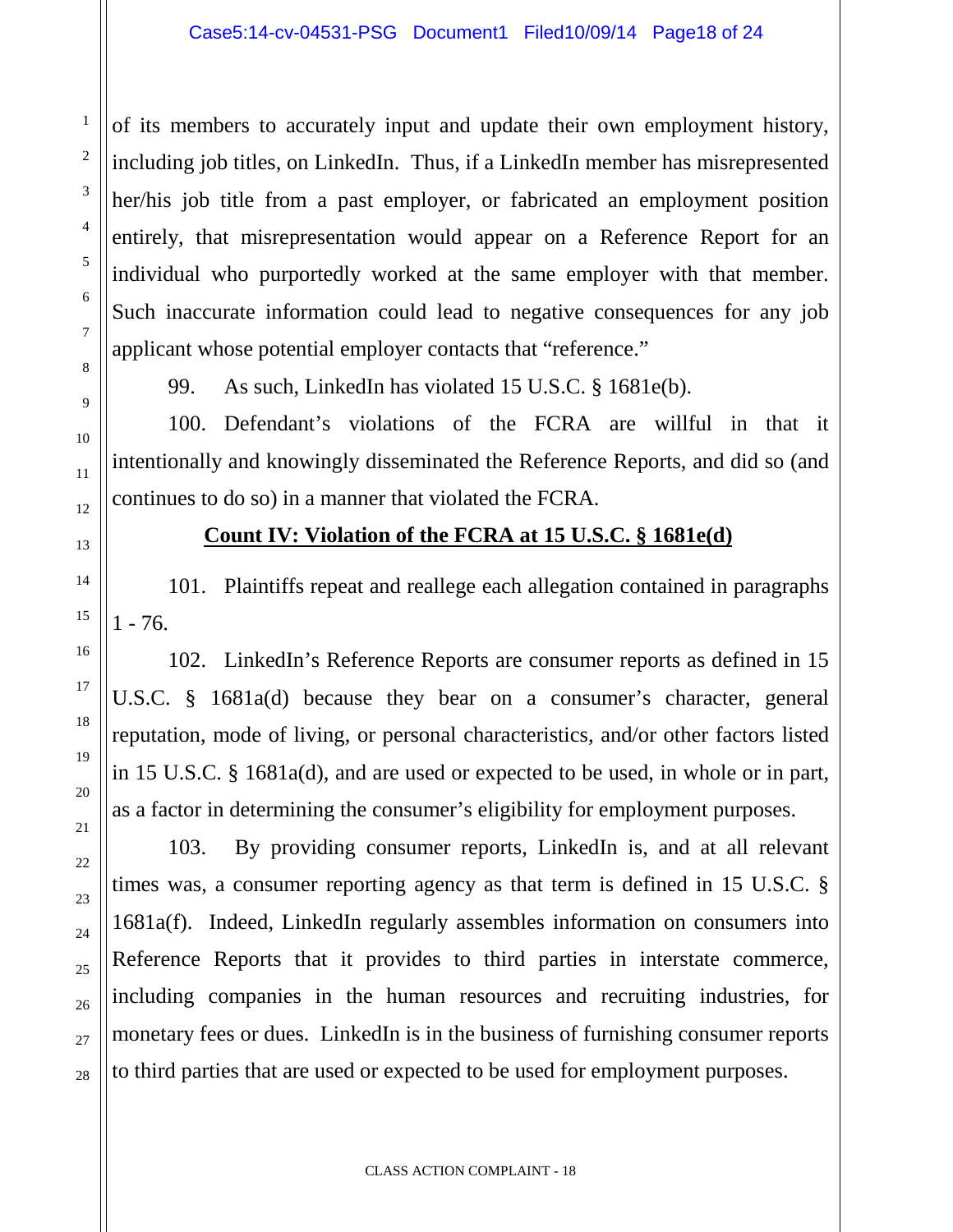104. The FCRA at 15 U.S.C. § 1681e(d) requires consumer reporting agencies to provide a "Notice to Users of Consumer Reports: Obligations of Users Under the FCRA" ("User Notice") to any person to whom a consumer report is provided by the consumer reporting agency.

105. The User Notice provides users of consumer reports with important information regarding their obligations under the FCRA, including the obligation of the user to provide a notice to consumers who are the subject of an adverse action (*e.g.*, denial of employment) based in whole or in part on information contained in the consumer report.

106. Upon information and belief, LinkedIn has failed to provide the User Notice required by 15 U.S.C. § 1681e(d) to those who purchase its Reference Reports.

107. As such, LinkedIn has violated 15 U.S.C. § 1681e(d).

108. Defendant's violations of the FCRA are willful in that it intentionally and knowingly disseminated the Reference Reports, and did so (and continues to do so) in a manner that violated the FCRA.

1

2

3

4

5

6

7

8

9

10

11

12

13

14

15

16

17

18

19

20

21

22

23

24

25

26

27

28

## **Count V: Violation of the FCRA at 15 U.S.C. § 1681b**

109. Plaintiffs repeat and reallege each allegation contained in paragraphs  $1 - 76.$ 

110. LinkedIn's Reference Reports are consumer reports as defined in 15 U.S.C. § 1681a(d) because they bear on a consumer's character, general reputation, mode of living, or personal characteristics, and/or other factors listed in 15 U.S.C. § 1681a(d), and are used or expected to be used, in whole or in part, as a factor in determining the consumer's eligibility for employment purposes.

111. By providing consumer reports, LinkedIn is, and at all relevant times was, a consumer reporting agency as that term is defined in 15 U.S.C. § 1681a(f). Indeed, LinkedIn regularly assembles information on consumers into Reference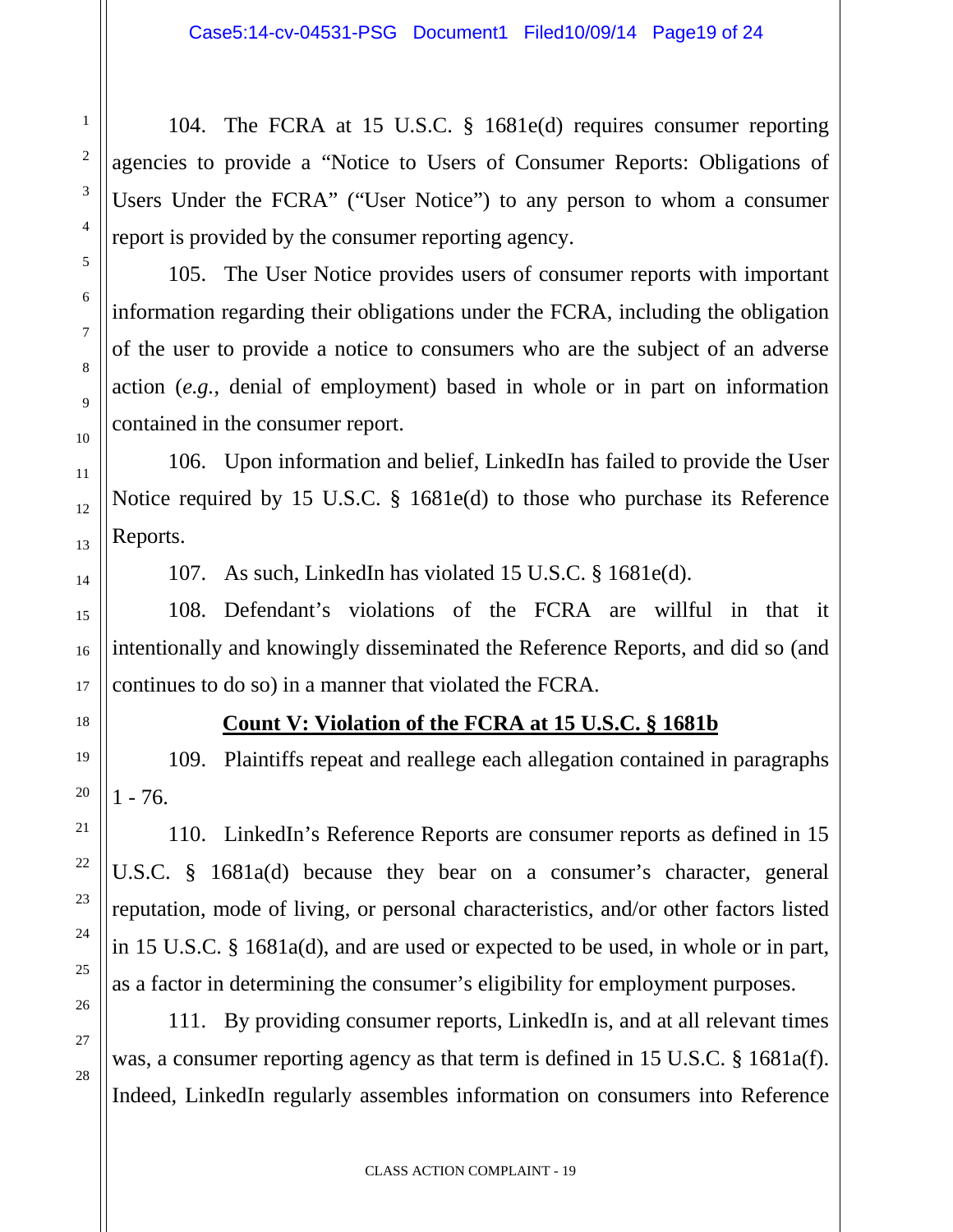Reports that it provides to third parties in interstate commerce, including companies in the human resources and recruiting industries, for monetary fees or dues. LinkedIn is in the business of furnishing consumer reports to third parties that are used or expected to be used for employment purposes.

112. The FCRA at 15 U.S.C. § 1681b prohibits consumer reporting agencies from furnishing consumer reports to persons who the reporting agency does not have reason to believe have a "permissible purpose."

113. While employment purposes is included as a permissible purpose pursuant to 15 U.S.C. § 1681b(b), that section mandates certain conditions for furnishing and using consumer reports for employment purposes.<sup>[2](#page-19-0)</sup>

114. Upon information and belief, LinkedIn regularly furnishes consumer reports to third parties without procedures to inquire into the purpose for which the user is acquiring the report.

115. As such, LinkedIn has violated 15 U.S.C. § 1681b in furnishing consumer reports to persons that it did not have a reason to believe had a permissible purpose to obtain a consumer report.

116. Defendant's violations of the FCRA are willful in that it intentionally and knowingly disseminated the Reference Reports, and did so (and continues to do so) in a manner that violated the FCRA.

**WHEREFORE**, Plaintiffs pray for relief and judgment, as follows:

a) Determining that this action is a proper class action and designating Plaintiffs as class representatives under Rule 23 of the Federal Rules of Civil Procedure;

1

2

3

4

5

6

7

8

9

10

11

12

13

14

15

16

17

18

19

20

21

22

23

24

25

26

<span id="page-19-0"></span>27

 $\overline{a}$ 

<sup>2</sup> The FCRA defines "employment purposes" when used in connection with a consumer report to mean a report used for the purpose of evaluating a consumer for employment, promotion, reassignment or retention as an employee. *See* 15 U.S.C. § 1681a(h).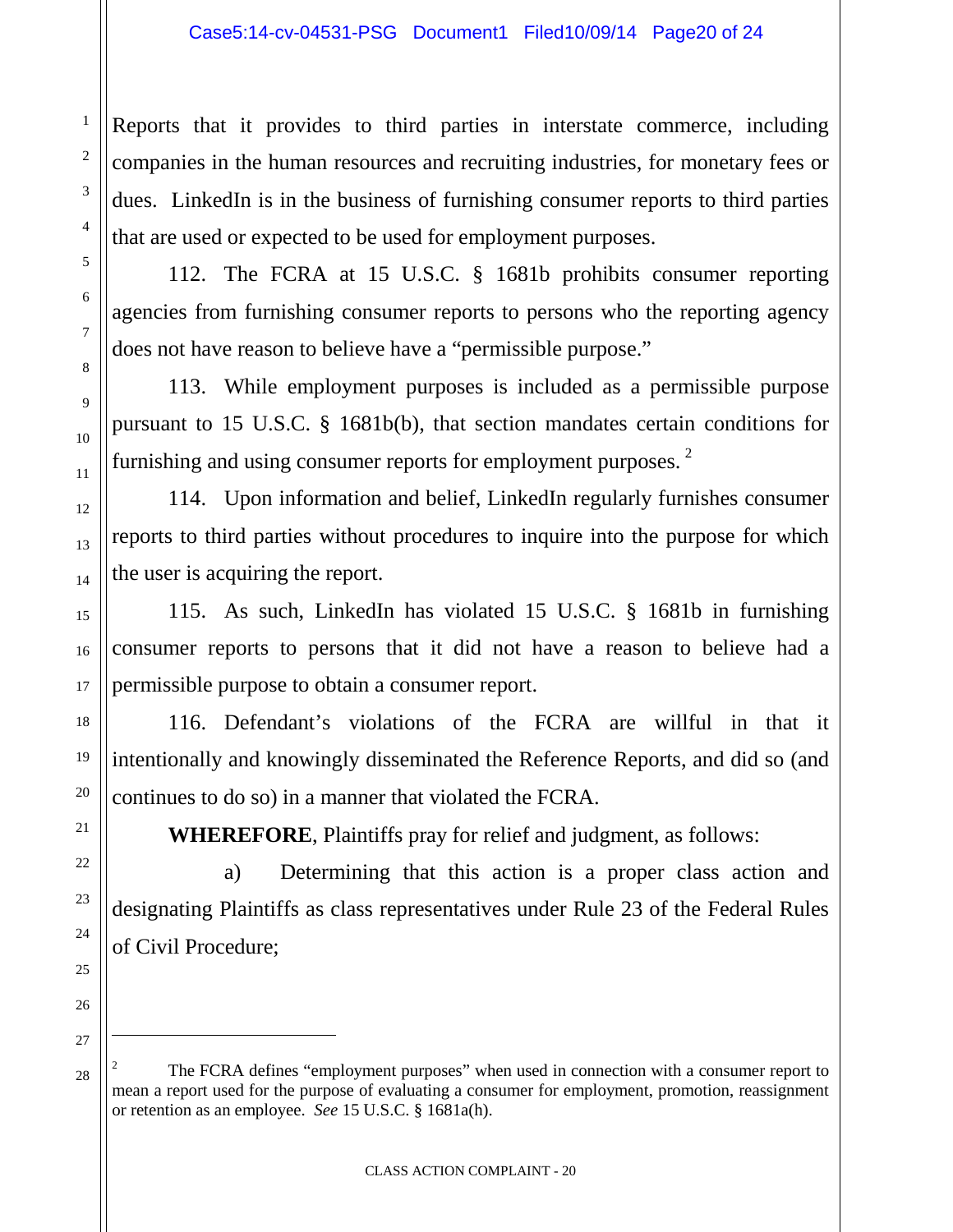b) Adjudging and declaring that Defendant willfully violated, or in the alternative, negligently violated, 15 U.S.C. § 1681e(a), 15 U.S.C. § 1681e(b), 15 U.S.C. § 1681e(d), 15 U.S.C. § 1681b, and 15 U.S.C. § 1681b(b), and enjoining Defendant from further violations of 15 U.S.C. § 1681e(a), 15 U.S.C. § 1681e(b), 15 U.S.C. § 1681e(d), 15 U.S.C. § 1681b, and 15 U.S.C. § 1681b(b) with respect to Plaintiffs and the other members of the Class and Subclass;

c) Awarding Plaintiffs and members of the Class and Subclass statutory damages pursuant to 15 U.S.C.  $\S$  1681n(a)(1)(A), and actual damages pursuant to 15 U.S.C. §  $1681n(a)(1)(A)$  or 15 U.S.C. §  $1681o(a)(1)$ ;

d) Awarding Plaintiffs and the members of the Class and Subclass punitive damages pursuant to 15 U.S.C. § 1681n(a)(2);

e) Awarding Plaintiff and members of the Class their reasonable costs and attorneys' fees incurred in this action, including expert fees, pursuant to Rule 23 of the Federal Rules of Civil Procedure, and 15 U.S.C. § 1681n(a)(3) or 15 U.S.C. § 1681o(a)(2).; and

f) Awarding other and further relief as the Court may deem just and proper.

## **TRIAL BY JURY**

Plaintiffs are entitled to and hereby demand a trial by jury.

Respectfully submitted this 9<sup>th</sup> day of October, 2014.

LAW OFFICES OF TODD M. FRIEDMAN, P.C.

By: /s/ Todd M. Friedman

Todd M. Friedman Law Offices of Todd M. Friedman Attorney for Plaintiff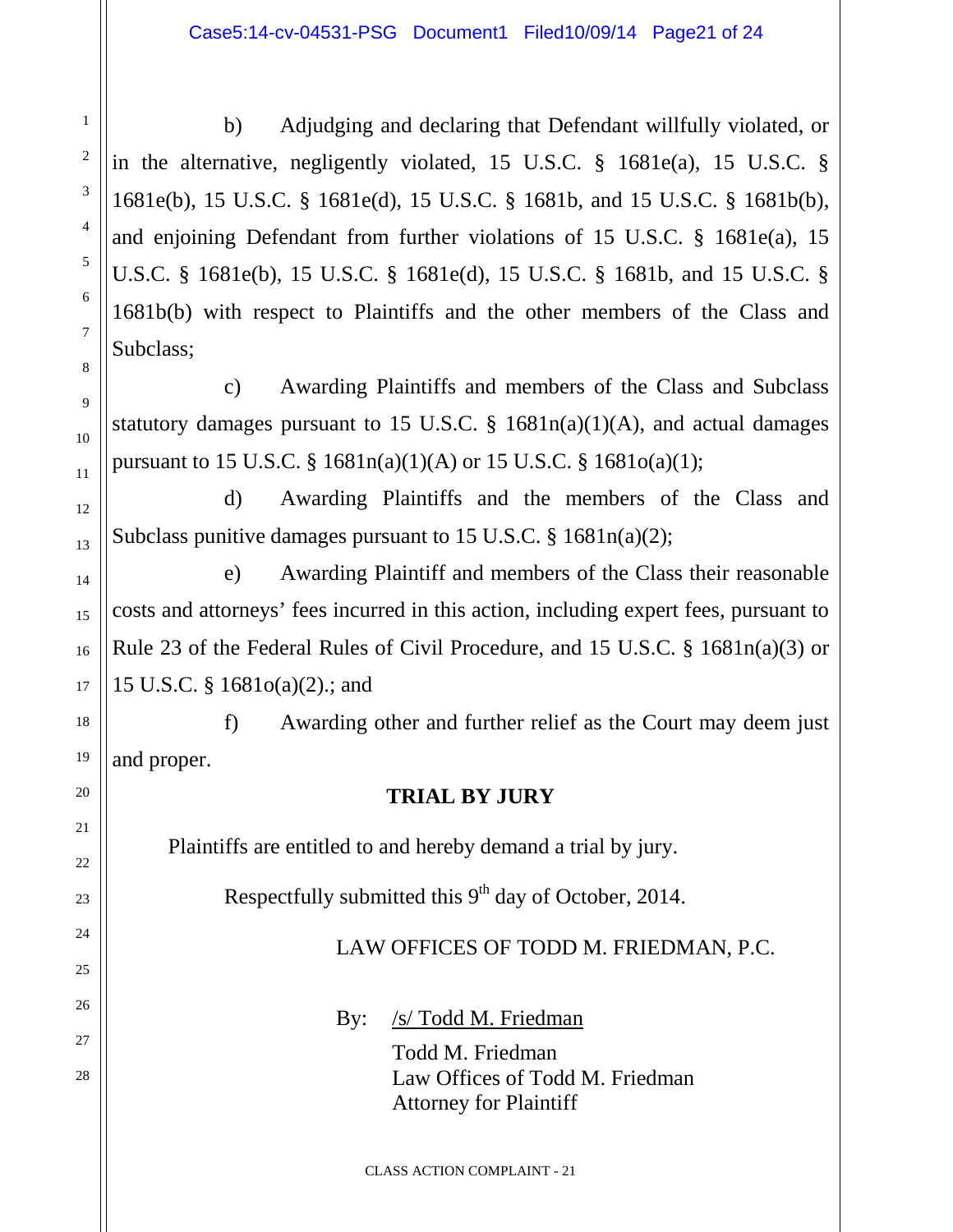# **EXHIBIT** "A"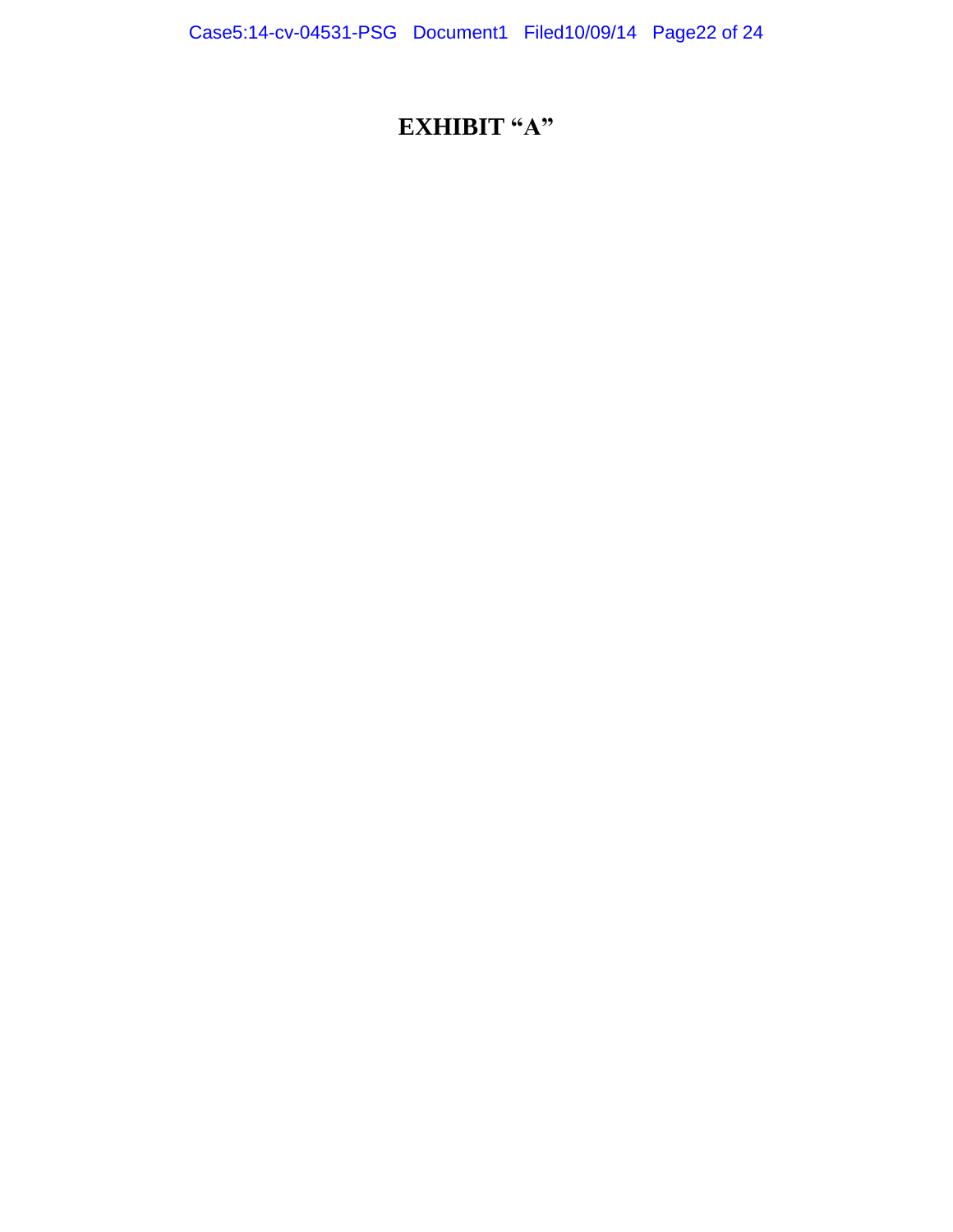| 0/2/2014                                       |                                                                                                                                                                                                                                                                                                                                            |                                                                   | References Search Results   LinkedIn |                                                                                                                     |                          |                           |                                         |
|------------------------------------------------|--------------------------------------------------------------------------------------------------------------------------------------------------------------------------------------------------------------------------------------------------------------------------------------------------------------------------------------------|-------------------------------------------------------------------|--------------------------------------|---------------------------------------------------------------------------------------------------------------------|--------------------------|---------------------------|-----------------------------------------|
|                                                |                                                                                                                                                                                                                                                                                                                                            |                                                                   |                                      | Case5:14-cv-04531-PSG Document1 Filed10/09/14 Page23 of 24,                                                         |                          |                           |                                         |
| Home<br>Profile                                | Connections                                                                                                                                                                                                                                                                                                                                | Jobs<br>Interests                                                 |                                      |                                                                                                                     | <b>Business Services</b> |                           | Upgrade                                 |
| Find People<br><b>Reference Search Results</b> | Advanced People Search                                                                                                                                                                                                                                                                                                                     | Reference Search Saved Searches                                   |                                      | .<br>1930 - Carlo Carlo Carlo Maria III a che montre composito in minimizi se seguimente compositori in minimizioni |                          |                           | Profile Organizer<br>Go back to Profile |
|                                                |                                                                                                                                                                                                                                                                                                                                            |                                                                   |                                      | We found 12 users in your network who may have worked with a state of these positions:                              |                          |                           |                                         |
| <b>Buyer</b> at                                | Sr. Contract Specialist at form 2012-2014<br>Purchasing Agent at <b>Community</b><br>from 2010-2011                                                                                                                                                                                                                                        | from 2010-2012                                                    |                                      |                                                                                                                     |                          |                           |                                         |
| Search                                         |                                                                                                                                                                                                                                                                                                                                            |                                                                   |                                      |                                                                                                                     |                          |                           |                                         |
| Your Network                                   |                                                                                                                                                                                                                                                                                                                                            |                                                                   |                                      |                                                                                                                     |                          | What do these icons mean? |                                         |
|                                                |                                                                                                                                                                                                                                                                                                                                            |                                                                   |                                      |                                                                                                                     | 2 <sub>nd</sub>          |                           |                                         |
|                                                | Miami/Fort Lauderdale Area Nonprofit Organization Management<br>Current: Vice President of Education at                                                                                                                                                                                                                                    | City Councilman at Councilman at Council Manual Prom 1999-Present | City Councilman at                   |                                                                                                                     |                          | 3                         | 500+                                    |
|                                                | Miami/Fort Lauderdale Area Government Administration                                                                                                                                                                                                                                                                                       |                                                                   |                                      |                                                                                                                     | 2 <sub>nd</sub>          | Ū.                        |                                         |
| ▶ Budget Administrator at 1                    | Current: Budget Director/CRA Coordinator at<br><b>Budget Director/CRA Coordinator at Community</b><br><u> The Company of the Company of the Company of the Company of the Company of the Company of the Company of the Company of the Company of the Company of the Company of the Company of the Company of the Company of the Compan</u> | from 2010-2012                                                    | from 2012-Present                    |                                                                                                                     |                          | 1                         | 166                                     |
|                                                | West Palm Beach, Florida Area Information Technology and Services                                                                                                                                                                                                                                                                          |                                                                   |                                      |                                                                                                                     | 2nd                      |                           |                                         |
| Current: President at<br>President at          |                                                                                                                                                                                                                                                                                                                                            |                                                                   |                                      |                                                                                                                     | from 2011-Present        |                           | 500+                                    |
|                                                |                                                                                                                                                                                                                                                                                                                                            |                                                                   |                                      |                                                                                                                     | 2 <sub>nd</sub>          |                           |                                         |
|                                                | Miami/Fort Lauderdale Area Law Practice<br>Current: Deputy City Attorney at                                                                                                                                                                                                                                                                |                                                                   |                                      |                                                                                                                     |                          |                           | 500+                                    |
| Assistant City Attorney at                     |                                                                                                                                                                                                                                                                                                                                            |                                                                   | from 2012-2014                       |                                                                                                                     |                          |                           |                                         |
|                                                | Miami/Fort Lauderdale Area Government Administration                                                                                                                                                                                                                                                                                       |                                                                   |                                      |                                                                                                                     | 2 <sub>nd</sub>          |                           |                                         |
|                                                | <b>Current: Real Estate Consultant at</b><br>▷ Permitting/Code Compliance at 1                                                                                                                                                                                                                                                             |                                                                   | from 2003-2012                       |                                                                                                                     |                          |                           | 146                                     |
|                                                |                                                                                                                                                                                                                                                                                                                                            |                                                                   |                                      |                                                                                                                     | 2 <sub>nd</sub>          |                           |                                         |
|                                                | Miami/Fort Lauderdale Area Government Administration<br>Current: CDBG Administrator at                                                                                                                                                                                                                                                     |                                                                   |                                      |                                                                                                                     |                          |                           | 435                                     |
| <b>▷ CDBG Administrator at 1</b>               |                                                                                                                                                                                                                                                                                                                                            | rom 2010-Present                                                  |                                      |                                                                                                                     |                          |                           |                                         |
|                                                | Miami/Fort Lauderdale Area Civil Engineering                                                                                                                                                                                                                                                                                               |                                                                   |                                      |                                                                                                                     | 2 <sub>nd</sub>          |                           |                                         |
| <b>Engineer at \</b>                           | Current: Public Works Director at                                                                                                                                                                                                                                                                                                          | from 2007-2013                                                    |                                      |                                                                                                                     |                          |                           | 407                                     |
|                                                |                                                                                                                                                                                                                                                                                                                                            |                                                                   |                                      |                                                                                                                     | 2 <sub>nd</sub>          |                           |                                         |
|                                                | Miami/Fort Lauderdale Area Law Practice<br>Current: Managing Attorney at<br>University ; Attorney/Owner at 2                                                                                                                                                                                                                               |                                                                   | ; Special Magistrate at              |                                                                                                                     | ; Adjunct Professor      |                           | 500+                                    |
| ▷ Special Magistrate at                        |                                                                                                                                                                                                                                                                                                                                            | from 2012-Present                                                 |                                      |                                                                                                                     | 2 <sub>nd</sub>          |                           |                                         |
|                                                | West Palm Beach, Florida Area Civil Engineering                                                                                                                                                                                                                                                                                            |                                                                   |                                      |                                                                                                                     |                          |                           | 500+                                    |
|                                                | <b>Current: Section Administrator at</b><br>Section Administrator at from 2014-Present                                                                                                                                                                                                                                                     |                                                                   |                                      |                                                                                                                     |                          |                           |                                         |
|                                                |                                                                                                                                                                                                                                                                                                                                            |                                                                   |                                      |                                                                                                                     |                          |                           |                                         |

 $1/2$